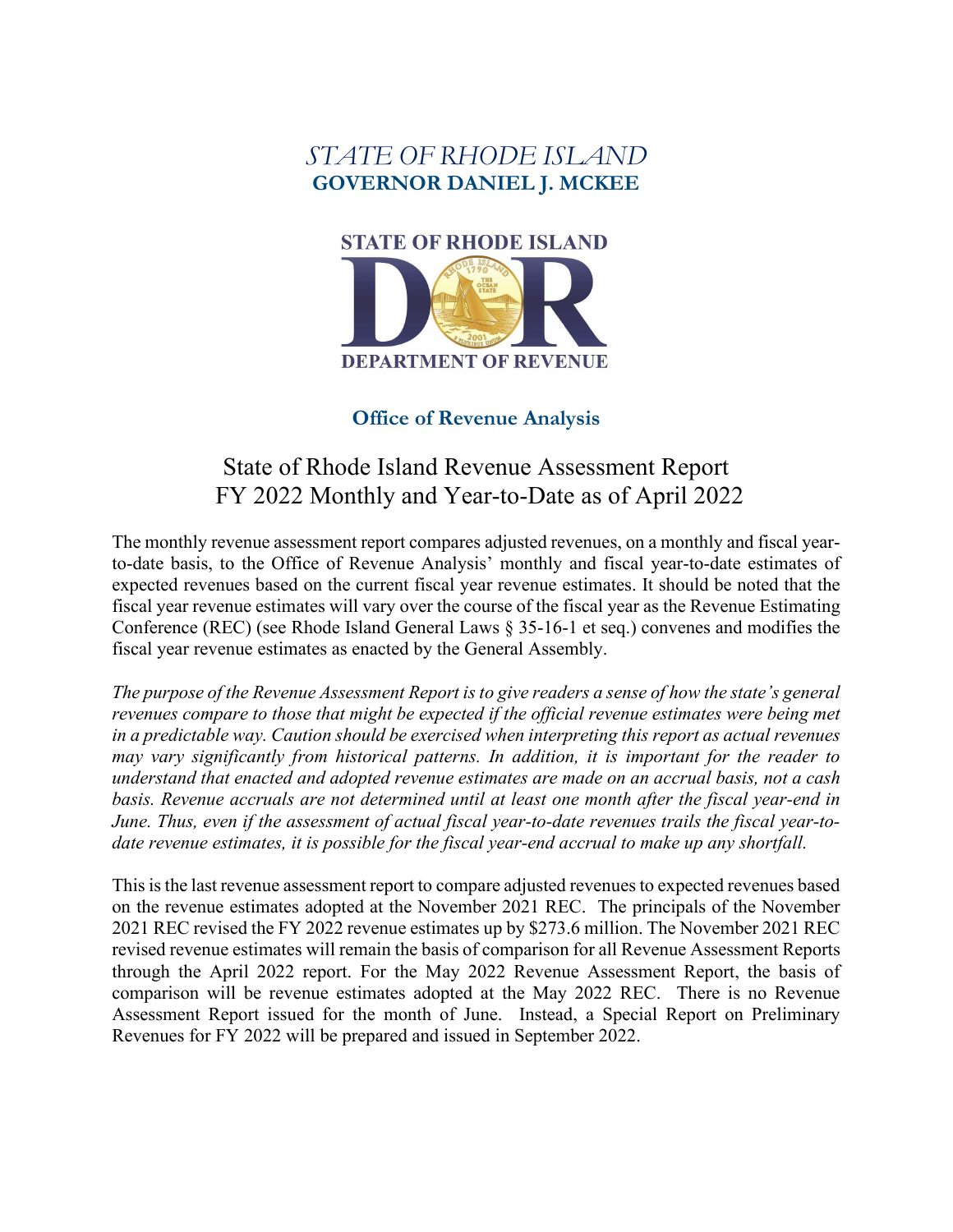#### **FY 2022 STATE OF RHODE ISLAND REVENUE ASSESSMENT REPORT Year-to-Date Estimate to Actual**

|                                        |               | <b>YTD April</b><br><b>Adjusted Revenues</b><br>FY 2022 |              |             | <b>YTD April</b><br><b>Estimate of Nov 2021 REC</b><br>FY 2022 Revenues $\dagger$ |        |               | <b>Difference</b> | Variance |
|----------------------------------------|---------------|---------------------------------------------------------|--------------|-------------|-----------------------------------------------------------------------------------|--------|---------------|-------------------|----------|
|                                        |               |                                                         |              |             |                                                                                   |        |               |                   |          |
| <b>Personal Income Tax</b>             | $\mathbf S$   | 1,692,725,886                                           | a, b         | $\mathbf S$ | 1,405,307,536                                                                     |        | $\sqrt{s}$    | 287,418,350       | 20.5%    |
| <b>General Business Taxes</b>          |               |                                                         |              |             |                                                                                   |        |               |                   |          |
| Business Corporation †                 |               | 228, 277, 127                                           | b,c,d,e,f,g  |             | 176,847,663                                                                       |        |               | 51,429,463        | 29.1%    |
| <b>Public Utilities Gross Earnings</b> |               | 67,920,981                                              | $\rm d$      |             | 71,580,479                                                                        |        |               | (3,659,498)       | $-5.1%$  |
| <b>Financial Institutions</b>          |               | 30,391,922                                              | $\rm e$      |             | 29,055,689                                                                        |        |               | 1,336,232         | 4.6%     |
| Insurance Company Gross Premiums       |               | 124,058,506                                             | $\mathbf g$  |             | 106,581,855                                                                       |        |               | 17,476,651        | 16.4%    |
| <b>Bank Deposits</b>                   |               | 3,127,840                                               |              |             | 2,786,602                                                                         |        |               | 341,238           | 12.2%    |
| Health Care Provider Assessment        |               | 30,775,688                                              |              |             | 30,841,309                                                                        |        |               | (65, 621)         | $-0.2%$  |
| <b>Excise Taxes</b>                    |               |                                                         |              |             |                                                                                   |        |               |                   |          |
| Sales and Use                          |               | 1,234,909,634                                           |              |             | 1,196,426,782                                                                     |        |               | 38,482,852        | 3.2%     |
| Motor Vehicle License and Reg Fees     |               | 910,695                                                 |              |             | 903,944                                                                           |        |               | 6,751             | 0.7%     |
| Cigarettes                             |               | 121,638,658                                             |              |             | 126, 343, 385                                                                     |        |               | (4,704,728)       | $-3.7%$  |
| Alcohol                                |               | 19,482,612                                              |              |             | 19,060,962                                                                        |        |               | 421,650           | 2.2%     |
| <b>Controlled Substances</b>           |               | 4,478                                                   |              |             | 4,478                                                                             | $+$    |               |                   | 0.0%     |
| <b>Other Taxes</b>                     |               |                                                         |              |             |                                                                                   |        |               |                   |          |
| <b>Estate and Transfer</b>             |               | 31,849,109                                              |              |             | 33,298,072                                                                        |        |               | (1,448,962)       | $-4.4%$  |
| Racing and Athletics                   |               | 402,711                                                 |              |             | 413,505                                                                           |        |               | (10,795)          | $-2.6%$  |
| Realty Transfer                        |               | 19,215,617                                              | h, i, j      |             | 17,945,150                                                                        |        |               | 1,270,467         | 7.1%     |
| <b>Total Taxes</b>                     | \$            | 3,605,691,462                                           |              | $\mathbf S$ | 3,217,397,410                                                                     |        | \$            | 388,294,052       | 12.1%    |
| <b>Departmental Receipts</b> $\dagger$ | $\mathbf S$   | 198,933,063                                             | k, 1         | $\mathbf S$ | 194,918,835                                                                       |        | $\mathsf{\$}$ | 4,014,228         | 2.1%     |
| <b>Taxes and Departmentals</b>         | <sup>\$</sup> | 3,804,624,525                                           |              | \$          | 3,412,316,245                                                                     |        | \$            | 392,308,279       | 11.5%    |
| <b>Other General Revenue Sources</b>   |               |                                                         |              |             |                                                                                   |        |               |                   |          |
| Other Miscellaneous Revenues           |               | 5,738,548                                               |              |             | 5,738,548                                                                         | $^{+}$ |               |                   | 0.0%     |
| Lottery Transfer                       |               | 284,799,877                                             | $\, {\rm m}$ |             | 299,570,624                                                                       |        |               | (14, 770, 747)    | $-4.9%$  |
| <b>Unclaimed Property</b>              |               |                                                         |              |             |                                                                                   | $^{+}$ |               |                   | n/a      |
| <b>Total Other Sources</b>             | \$            | 290,538,425                                             |              | S           | 305,309,172                                                                       |        | \$            | (14, 770, 747)    | $-4.8%$  |
| <b>Total General Revenues</b>          | \$            | 4,095,162,949                                           |              | \$          | 3,717,625,417                                                                     |        | \$            | 377,537,532       | $10.2\%$ |

|                         |                      |              | <b>YTD April</b>    |   |                   |          |
|-------------------------|----------------------|--------------|---------------------|---|-------------------|----------|
|                         | <b>YTD April</b>     |              | <b>Nov 2021 REC</b> |   |                   |          |
| <b>PIT Component</b>    | <b>Adj. Revenues</b> |              | <b>Estimates</b>    |   | <b>Difference</b> | Variance |
| Estimated payments      | 235,684,077          |              | 220,415,466         | ъ | 15,268,611        | 6.9%     |
| Final payments †        | 576,083,008          | $\mathbf{a}$ | 371,221,494         |   | 204,861,514       | 55.2%    |
| Withholding             | 1,207,783,624        |              | 1,148,804,568       |   | 58,979,056        | 5.1%     |
| Refunds and Adjustments | (326, 824, 824)      | b            | (335, 133, 993)     |   | 8,309,169         | $-2.5%$  |
| <b>Total</b>            | 1,692,725,886        |              | 1,405,307,536       |   | 287,418,350       | 20.5%    |

† FY 2022 expected revenues are based on revised estimates adopted at the November 2021 Revenue Estimating Conference. The estimate for personal income ta final payments, business corporation tax, and departmental receipts were calculated using modified revenue flows to align expected revenues with the actual realization of revenues.

+ Set equal to actual amounts received.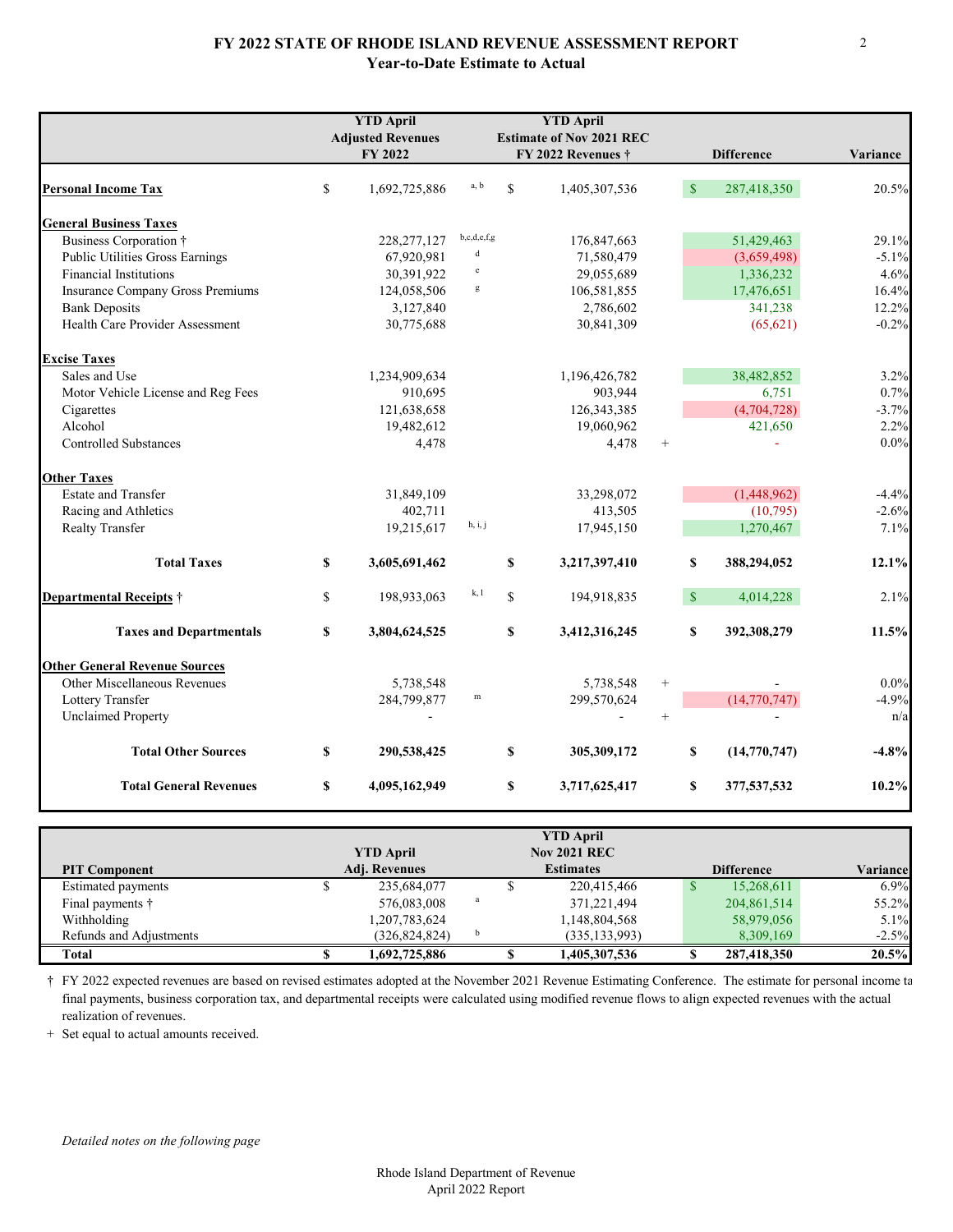#### **FY 2021 STATE OF RHODE ISLAND REVENUE ASSESSMENT REPORT Year-to-Date Estimate to Actual**

- <sup>a</sup> Adds to personal income tax final payments \$160,149,361 in net revenues from pass-through entities made on behalf of shareholders received in FY 2022 year-to-date and recorded as business corporation tax payments.<br><sup>b</sup> Includes an adjustment of \$628,819 for net transfers between business corporation tax and personal income tax refunds and adjustments for payment(s)
- received in prior periods. The offsetting adjustment of \$(628,819) is included in business corporation tax.<br>Subtracts \$160,149,361 in business corporation tax payments made by pass-through entities for the personal income
- year-to-date that were transferred to personal income tax final payments.<br>Includes an adjustment of \$(719,784) for transfer(s) from business corporation tax to public utilities gross earnings tax for payment(s) received in
- The offsetting adjustment of \$719,784 is included in public utilities gross earnings tax.<br><sup>e</sup> Includes an adjustment of \$875,000 for transfer(s) from business corporation tax to financial insitutions tax for payment(s) rec
- 
- 
- offsetting transfer of \$(875,000) is included in business corporation tax.<br>
<sup>f</sup> Business corporation tax includes large, infrequently occurring payment(s) of \$6.9 million.<br>
<sup>g</sup> Includes an adjustment of \$114,000 for net tr received in prior periods. The offsetting adjustment of \$(114,000) is included in insurance company gross premiumns tax.
- h Subtracts \$497,852 that is designated for transfers to the Housing Resources Commission and Housing Production Fund. The amount reflects the April 2022 transfers that will occur in May 2022.
- Includes \$282,501 in late real estate conveyance tax payment(s) for real estate transactions that occurred in FY 2020 and \$574,257 in late controlling interest realty transfer tax payment(s) received in August 2021 for transactions in FY 2021.
- 
- <sup>j</sup> Adds back \$1,789,426 for large refund(s) paid in April 2022 that were included in the FY 2019 payable.<br><sup>k</sup> Subtracts \$157,560,415 of FY 2021 hospital licensing fee payments received in FY 2022 year-to-date and accrued
- <sup>1</sup> Includes large, infrequently occurring payment(s) to license and fees state assent application fees account of \$803,750 received in September 2021.
- Subtracts \$3,358,186 of revenues that were transferred in October 2021 but accrued back to FY 2021.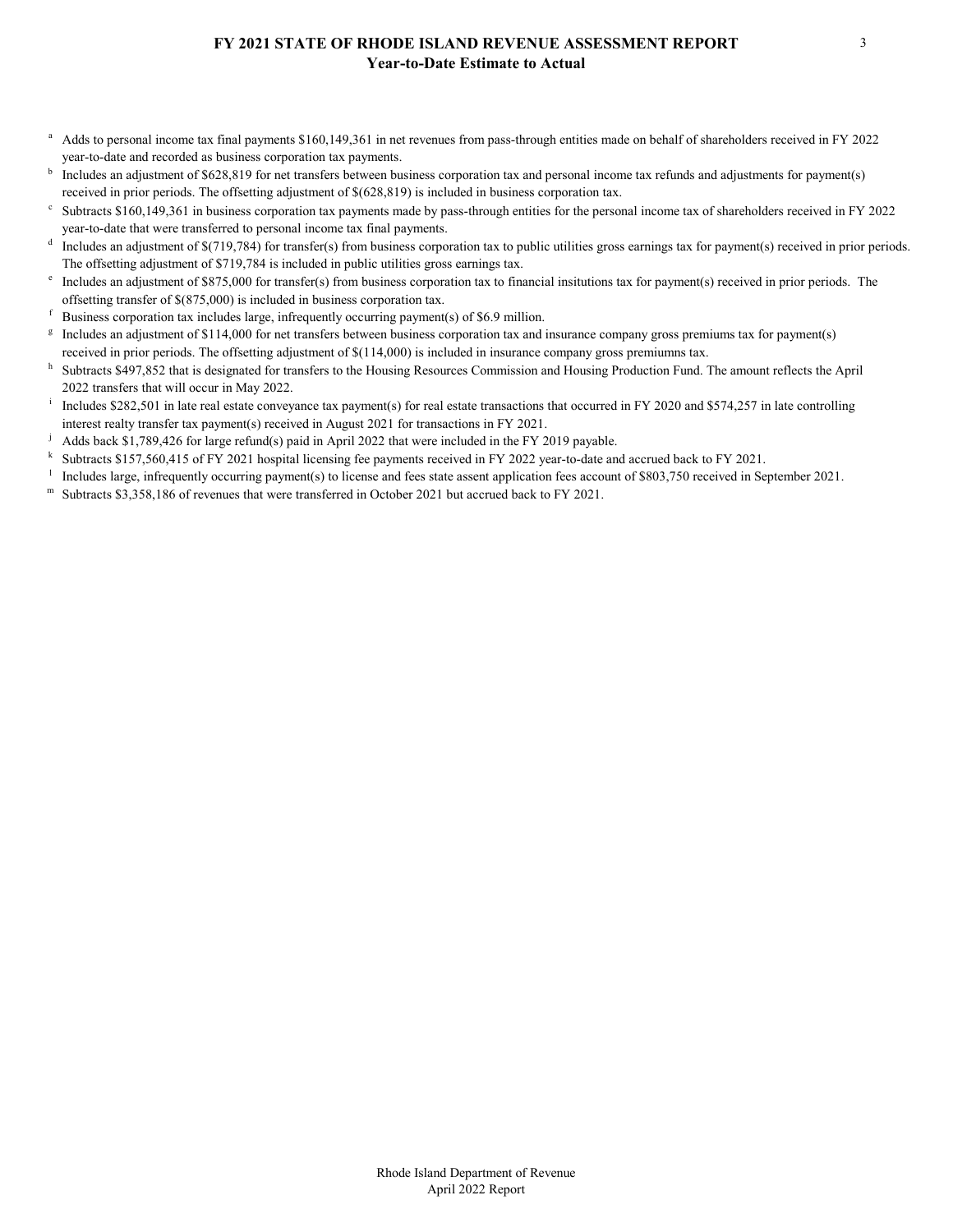#### **FY 2022 STATE OF RHODE ISLAND REVENUE ASSESSMENT REPORT Monthly Estimate to Actual**

|                                        | April 2022<br><b>Adjusted Revenues</b> |             |              | April 2022<br><b>Estimate of Nov 2021 REC</b> |              |                   |          |
|----------------------------------------|----------------------------------------|-------------|--------------|-----------------------------------------------|--------------|-------------------|----------|
|                                        | FY 2022                                |             |              | FY 2022 Revenues †                            |              | <b>Difference</b> | Variance |
| <b>Personal Income Tax</b>             | \$<br>399,728,252                      | a, b        | $\mathbf{s}$ | 245,350,846                                   | $\mathbf{s}$ | 154,377,406       | 62.9%    |
| <b>General Business Taxes</b>          |                                        |             |              |                                               |              |                   |          |
| Business Corporation †                 | 71,773,248                             | c, d, e     |              | 36, 312, 116                                  |              | 35,461,132        | 97.7%    |
| <b>Public Utilities Gross Earnings</b> | 21,442,867                             |             |              | 22,480,539                                    |              | (1,037,673)       | $-4.6%$  |
| <b>Financial Institutions</b>          | 2,414,254                              | $\mathbf c$ |              | 5,801,135                                     |              | (3,386,881)       | $-58.4%$ |
| Insurance Company Gross Premiums       | 43,905,891                             | $\mathbf d$ |              | 32,144,016                                    |              | 11,761,875        | 36.6%    |
| <b>Bank Deposits</b>                   | 910,650                                |             |              | 713,602                                       |              | 197,048           | 27.6%    |
| Health Care Provider Assessment        | 3,381,835                              |             |              | 3,140,149                                     |              | 241,685           | 7.7%     |
| <b>Excise Taxes</b>                    |                                        |             |              |                                               |              |                   |          |
| Sales and Use                          | 126,206,223                            |             |              | 116,160,237                                   |              | 10,045,986        | 8.6%     |
| Motor Vehicle License and Reg Fees     | 78,275                                 |             |              | 80,076                                        |              | (1,801)           | $-2.2%$  |
| Cigarettes                             | 10,140,333                             |             |              | 11,993,996                                    |              | (1,853,663)       | $-15.5%$ |
| Alcohol                                | 2,060,117                              |             |              | 2,066,063                                     |              | (5,946)           | $-0.3%$  |
| <b>Controlled Substances</b>           | 1,500                                  |             |              | 1,500                                         | $^{+}$       |                   | $0.0\%$  |
| <b>Other Taxes</b>                     |                                        |             |              |                                               |              |                   |          |
| <b>Estate and Transfer</b>             | 3,222,564                              |             |              | 2,599,469                                     |              | 623,095           | 24.0%    |
| Racing and Athletics                   | 42,318                                 |             |              | 35,252                                        |              | 7,066             | 20.0%    |
| Realty Transfer                        | 1,823,256                              | f, g        |              | 1,464,835                                     |              | 358,421           | 24.5%    |
| <b>Total Taxes</b>                     | \$<br>687, 131, 583                    |             | \$           | 480, 343, 831                                 | \$           | 206, 787, 752     | 43.0%    |
| <b>Departmental Receipts</b> $\dagger$ | \$<br>27,287,923                       | h           | $\mathbf S$  | 25,898,348                                    | $\sqrt{s}$   | 1,389,575         | 5.4%     |
| <b>Taxes and Departmentals</b>         | \$<br>714,419,506                      |             | \$           | 506,242,179                                   | \$           | 208,177,327       | 41.1%    |
| <b>Other General Revenue Sources</b>   |                                        |             |              |                                               |              |                   |          |
| Other Miscellaneous Revenues           | 727,319                                |             |              | 727,319                                       | $^{+}$       |                   | $0.0\%$  |
| Lottery Transfer                       | 36,443,658                             |             |              | 36,002,071                                    |              | 441,587           | 1.2%     |
| <b>Unclaimed Property</b>              |                                        |             |              | $\mathbf{r}$                                  | $^{+}$       |                   | n/a      |
| <b>Total Other Sources</b>             | \$<br>37,170,977                       |             | \$           | 36,729,390                                    | \$           | 441,587           | 1.2%     |
| <b>Total General Revenues</b>          | \$<br>751,590,483                      |             | \$           | 542,971,568                                   | \$           | 208,618,914       | 38.4%    |

|                          | April 2022    |    | April 2022                    |                   |          |
|--------------------------|---------------|----|-------------------------------|-------------------|----------|
| <b>PIT Component</b>     | Adj. Revenues |    | <b>Nov 2021 REC Estimates</b> | <b>Difference</b> | Variance |
| Estimated payments       | 41,952,851    |    | 32,534,477                    | 9,418,374         | 28.9%    |
| Final payments $\dagger$ | 337,561,800   |    | 189,576,583                   | 147,985,217       | 78.1%    |
| Withholding              | 112,913,670   |    | 108,990,248                   | 3,923,421         | 3.6%     |
| Refunds and Adjustments  | (92,700,069)  | h. | (85,750,462)                  | (6,949,607)       | 8.1%     |
| Total                    | 399,728,252   |    | 245,350,846                   | 154,377,406       | 62.9%    |

† FY 2022 expected revenues are based on revised estimates adopted at the November 2021 Revenue Estimating Conference. The estimate for personal income tax final payments, business corporation tax, and departmental receipts were calculated using modified revenue flows to align expected revenues with the actual realization of revenues.

+ Set equal to actual amounts received.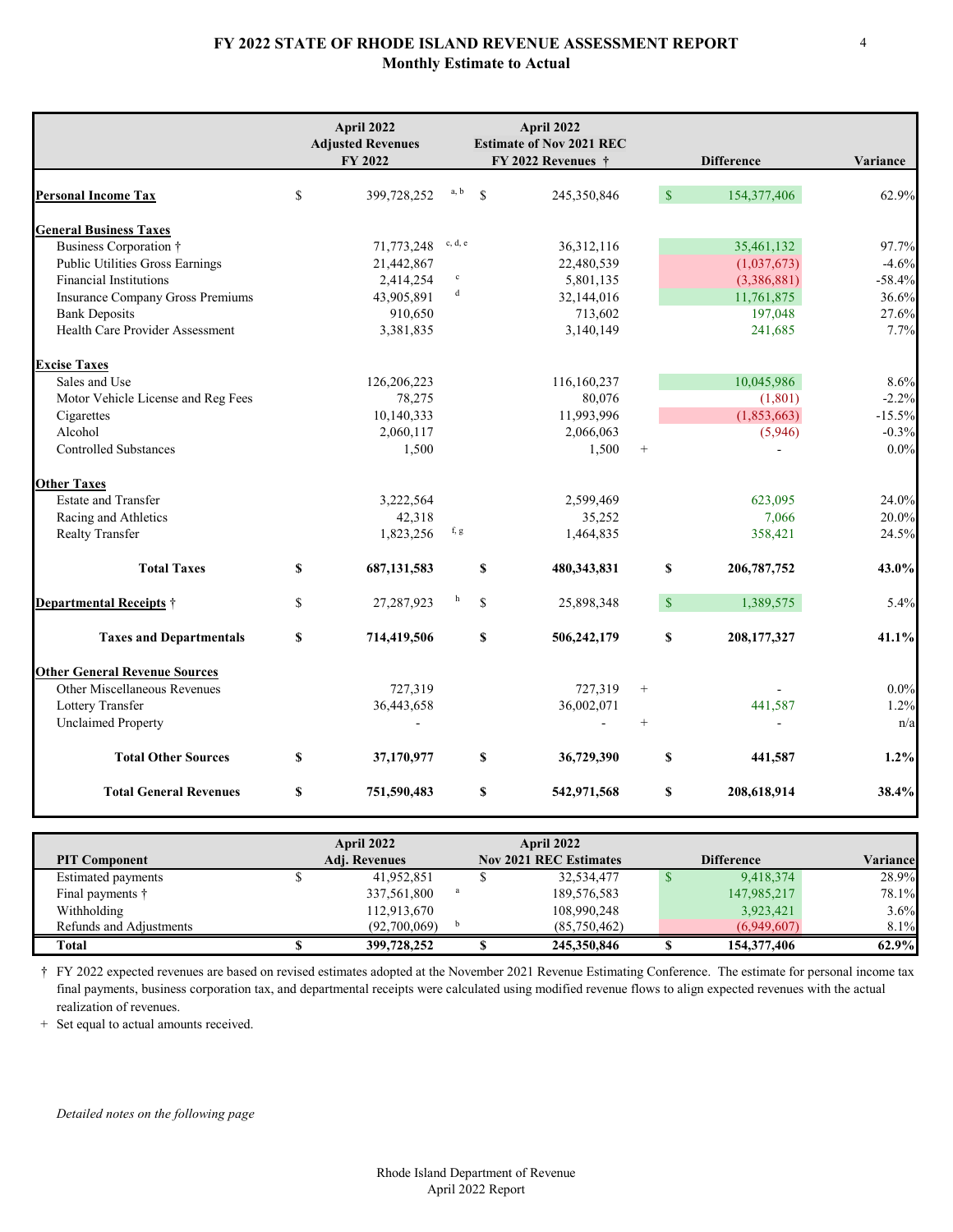#### **FY 2022 STATE OF RHODE ISLAND REVENUE ASSESSMENT REPORT Monthly Estimate to Actual**

- <sup>a</sup> Adds to personal income tax final payments \$21,561,477 in net revenues from pass-through entities made on behalf of shareholders received in April 2022 and recorded as business corporation tax payments.
- Includes an adjustment of \$577,151 for transfer(s) from business corporation tax to personal income tax refunds and adjustments for payment(s) received in
- March 2022. The offsetting adjustment of \$(577,151) is included in business corporation tax.<br><sup>c</sup> Includes an adjustment of \$(100,000) for transfer(s) from business corporation tax to financial institutions tax for payment(
- offsetting adjustment of \$100,000 is included in financial institutions tax.<br><sup>d</sup> Includes an adjustment of \$157,000 for transfer(s) to business corporation tax from insurance company gross premiums tax for payment(s) recei 2016. The offsetting adjustment of \$(157,000) is included in insurance company gross premiums tax.<br><sup>e</sup> Subtracts \$21,561,477 in business corporation tax payments made by pass-through entities for the personal income tax of
- 
- that were transferred to personal income tax final payments.<br><sup>f</sup> Subtracts \$27,036 that is designated to the Housing Resources Commission and Housing Production Fund. The amount reflects the difference between the March 2022 transfers that occurred in April 2022 and the April 2022 transfers that will occur in May 2022.
- 
- <sup>g</sup> Adds back \$1,789,426 for large refund(s) included in the FY 2019 payable.<br><sup>h</sup> Subtracts \$1,004,455 of FY 2021 hospital licensing fee payment(s) received in April 2022 and accrued back to FY 2021.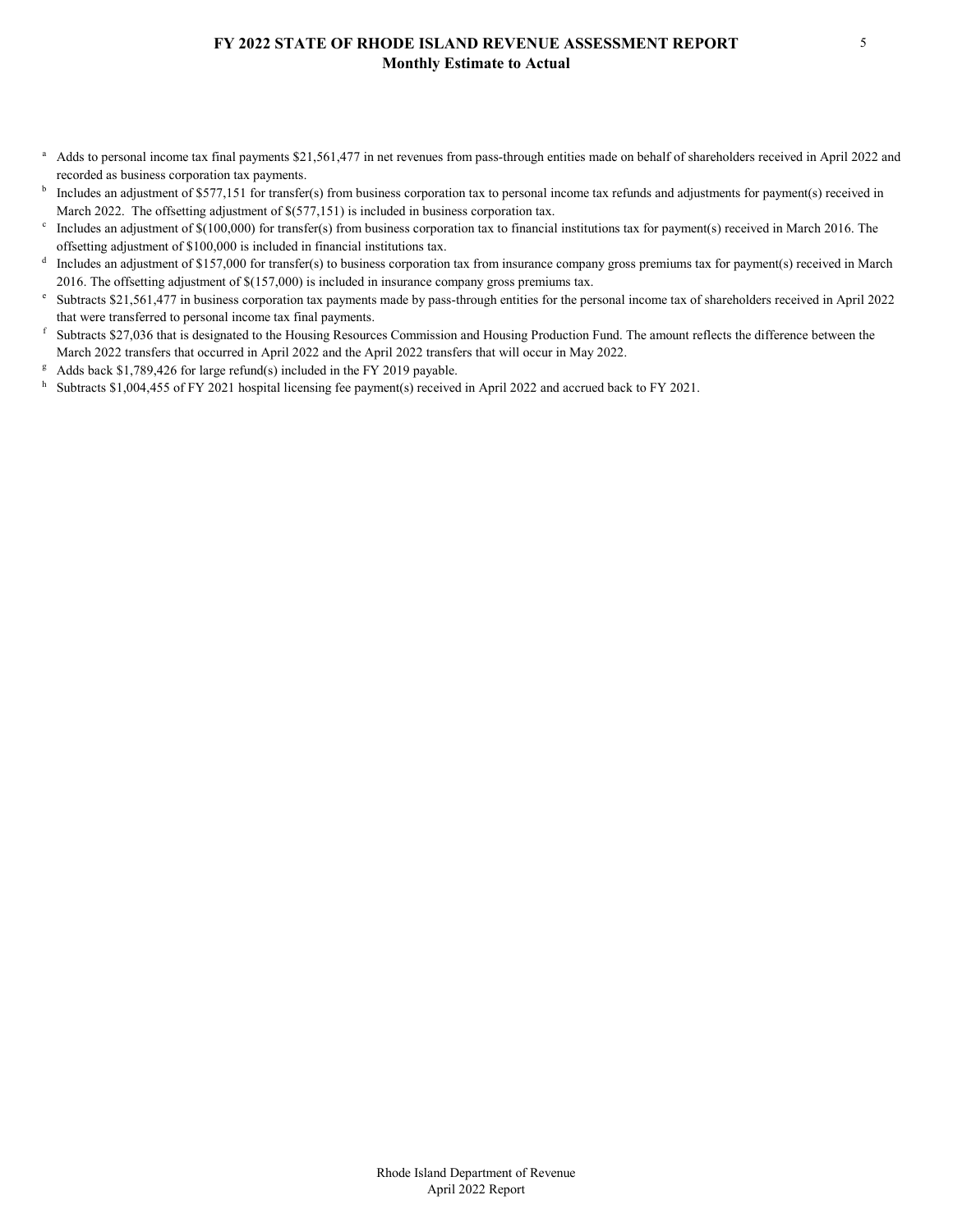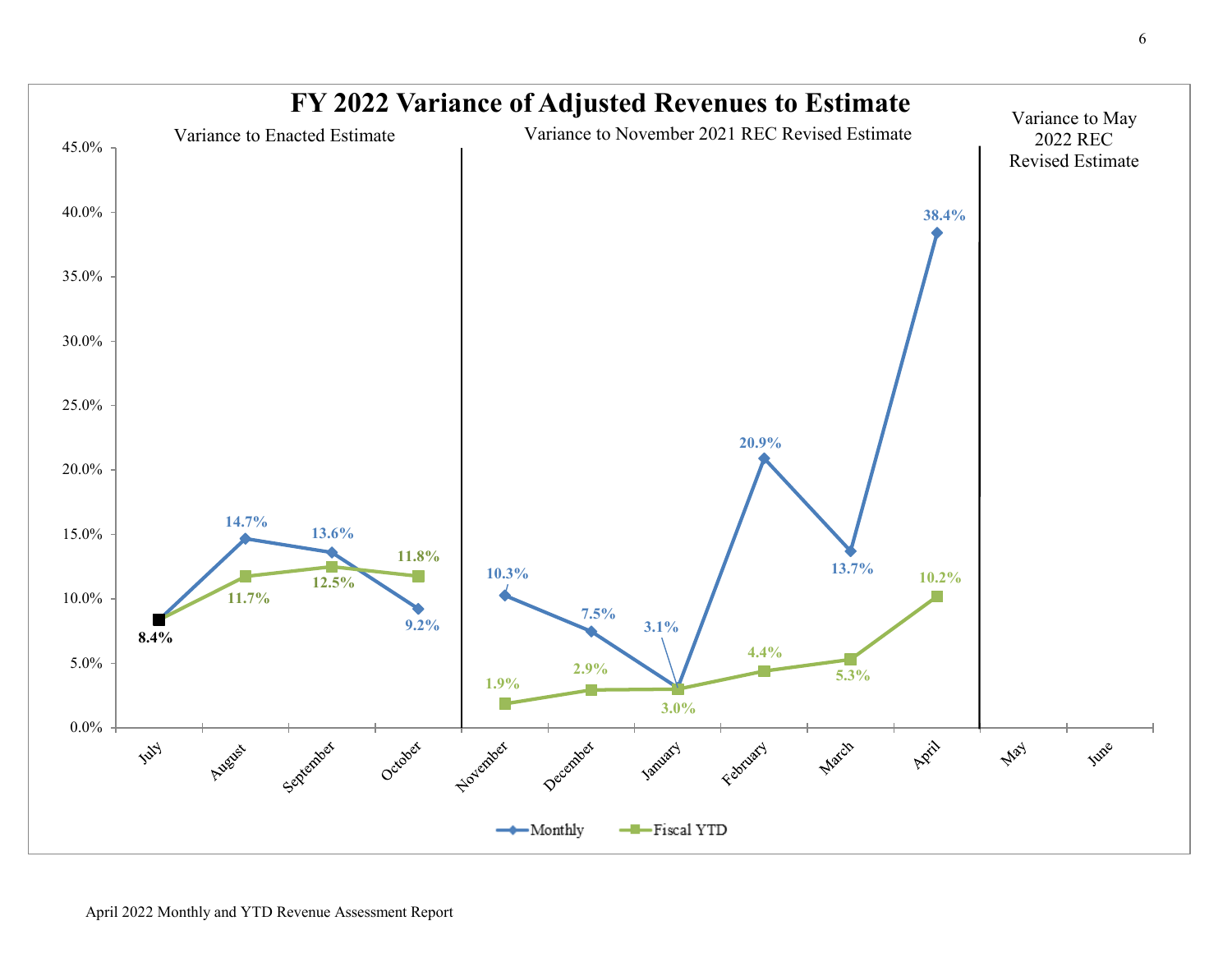## **Prologue to the Revenue Assessment Report for FY 2022**

Beginning with the July 2021 Revenue Assessment Report, the Department of Revenue, Office of Revenue Analysis (ORA) has restructured the report. Section I. of the report contains the results for the fiscal year-to-date and monthly periods. Section II. of the report contains a discussion of ORA's new methodology for determining expected revenues on a fiscal year-to-date and monthly basis. Section III. of the report contains a description and the associated revenue projections of law changes enacted in the 2021 session of the General Assembly and included in the revenue estimates adopted at the November REC that impact general revenues.

It should be noted that as of May 21, 2021, Rhode Island businesses are allowed to operate at full capacity. At this time, there are no restrictions in place due to the COVID-19 pandemic that impact the adjusted or expected revenues in this report.

## **I. Summary of Results**

## **Results for Revised FY 2022 Revenues through April**

The table, *Year-to-Date Estimate to Actual,* gives the results for FY 2022 year-to-date. The Department of Revenue finds that FY 2022 adjusted total general revenues through April exceeded the revised FY 2022 expected total general revenues estimate through April by \$377.5 million, a variance of 10.2%. In total taxes, fiscal year-to-date adjusted revenues were more than the revised FY 2022 year-to-date expected revenues estimate by \$388.3 million, a difference of 12.1%. For departmental receipts, FY 2022 through April adjusted revenues led the revised FY 2022 expected fiscal year-to-date revenues estimate by \$4.0 million, a variance of 2.1%. For other general revenue sources, adjusted FY 2022 year-to-date revenues were below the revised FY 2022 expected fiscal year-to-date revenues by \$14.8 million, a variance of -4.8%.

Seven revenue items had adjusted revenues in FY 2022 through April that exceeded the expected FY 2022 revised revenue estimates by more than \$1 million.

- Personal income tax adjusted revenues in year-to-date FY 2022 were \$287.4 million more than expected FY 2022 through April personal income tax revenues, a variance of 20.5%.
	- o Adjusted FY 2022 year-to-date personal income tax final payments revenues were \$204.9 million, or 55.2%, more than expected FY 2022 year-to-date personal income tax final payments revenues.
		- Adjusted FY 2022 personal income tax final payments revenues through April include \$911,464 of reimbursed Historic Structures Tax Credits (HSTCs) versus an unknown amount of HSTC redemptions included in revised FY 2022 personal income tax final payments.
		- Adjusted fiscal year-to-date personal income tax final payments revenues also include \$160.1 million of personal income tax payments received from pass-through entities that were made on behalf of shareholders compared to an expected amount of \$106.3 million.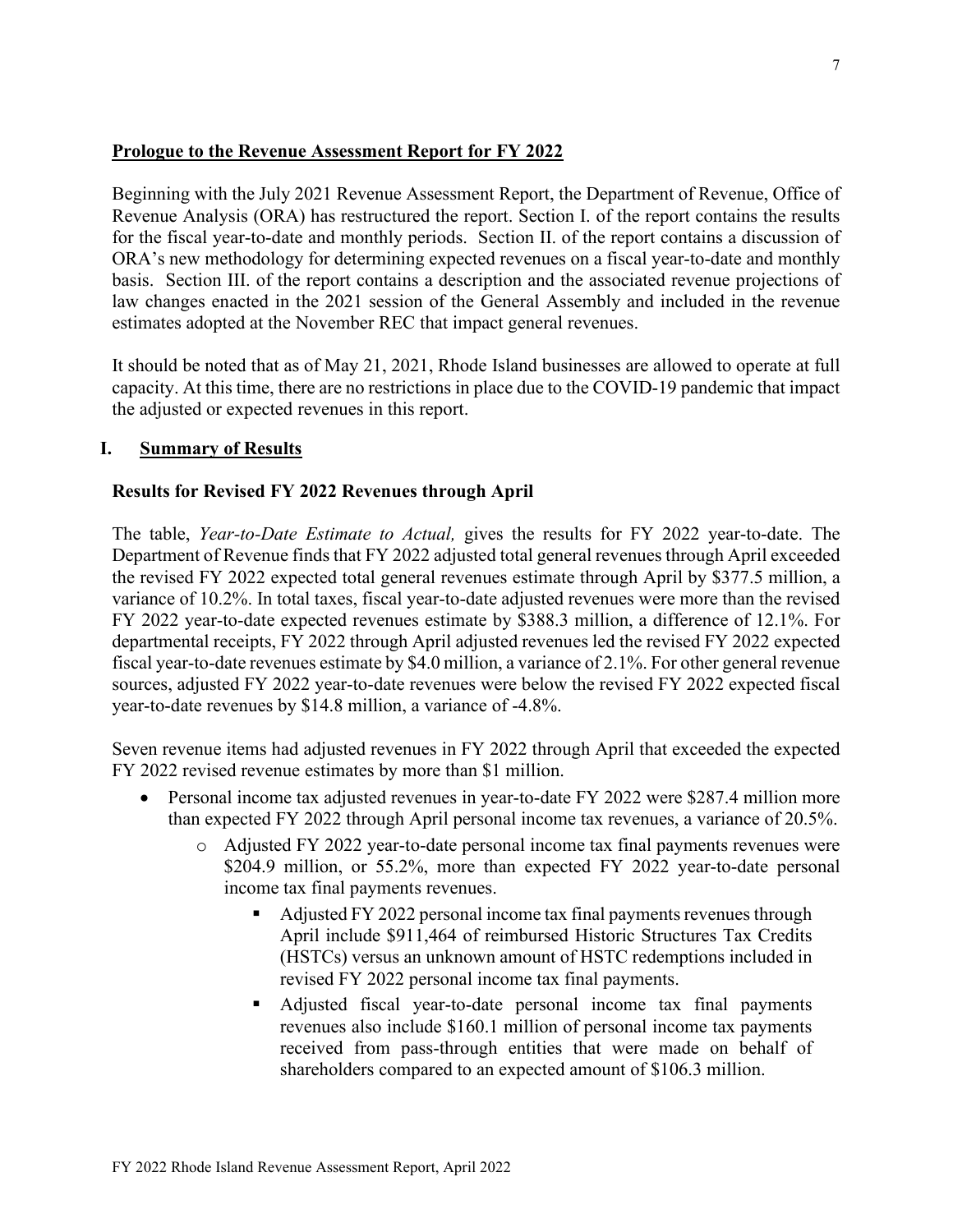- o Adjusted fiscal year-to-date personal income tax withholding payments revenues were \$59.0 million more than the \$1.15 billion of expected FY 2022 year-to-date personal income tax withholding payments, a variance of 5.1%.
- o Adjusted fiscal year-to-date personal income tax estimated payments revenues were \$15.3 million more than expected year-to-date FY 2022 personal income tax estimated payments, a variance of 6.9%.
- o Adjusted FY 2022 personal income tax refunds and adjustments revenues through April were \$8.3 million, or 2.5%, less than expected personal income tax refunds and adjustments for FY 2022 year-to-date.
- Adjusted fiscal year-to-date revenues from business corporation tax were up \$51.4 million, or 29.1%, over expected business corporation tax revised revenues for FY 2022 year-todate.
	- o Business corporation tax adjusted revenues include large, infrequently occurring payment(s) of \$6.9 million received in November 2021.
- FY 2022 year-to-date sales and use tax adjusted revenues were \$38.5 million more than expected fiscal year-to-date sales and use tax revenues based on the revised estimate, a difference of 3.2%.
- Adjusted FY 2022 year-to-date insurance company gross premiums tax revenues were \$17.5 million more than expected fiscal year-to-date insurance company gross premiums tax revised revenues, a difference of 16.4%.
	- o The fiscal year-to-date revenues from health insurers were \$9.3 million more than expected.
	- o The fiscal year-to-date gross premiums tax revenues from property, casualty, and life insurance companies were \$8.2 million more than expected for FY 2022 through April.
- Adjusted fiscal year-to-date revenues from departmental receipts were up \$4.0 million, or 2.1%, over expected departmental receipts revised revenues for FY 2022 year-to-date.
- Financial institutions tax adjusted revenues for FY 2022 year-to-date were more than the expected fiscal year-to-date financial institutions tax revised revenues by \$1.3 million, a difference of 4.6%.
- FY 2022 year-to-date realty transfer tax adjusted revenues were \$1.3 million more than expected fiscal year-to-date realty transfer tax revenues based on the revised estimate, a difference of 7.1%.

FY 2022 adjusted revenues through April for alcohol excise tax, bank deposits tax, and motor vehicle license and registration fees were above the expected FY 2022 year-to-date revised revenue estimates but by less than \$1.0 million each.

On the negative side, four revenue items had adjusted revenues through April that fell short of the expected FY 2022 revised revenue estimates by \$1 million or more.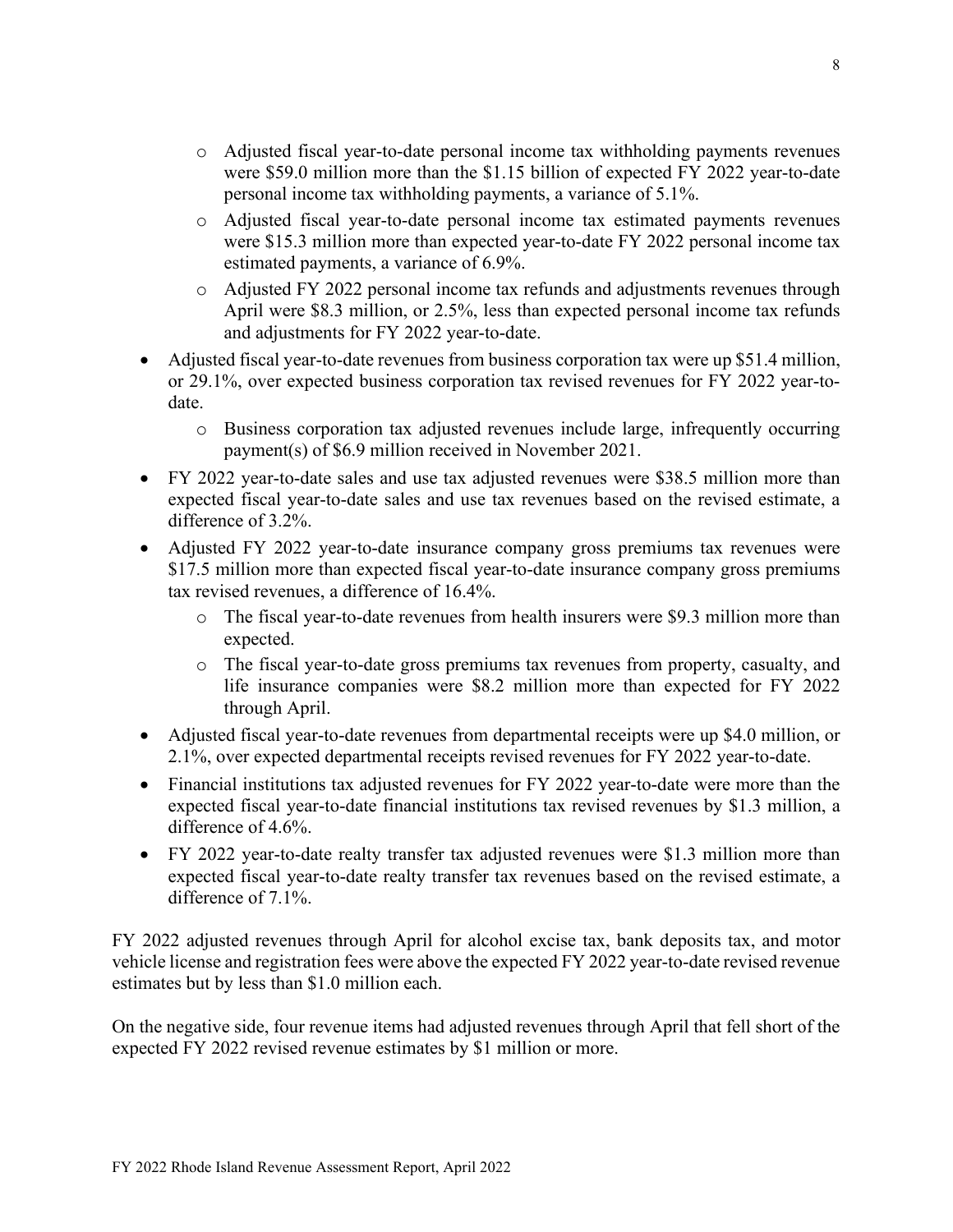- Adjusted FY 2022 year-to-date lottery transfer revenues were \$14.8 million less than expected fiscal year-to-date revised revenues from the lottery transfer, a difference of -4.9%.
	- o Rhode Island casinos were closed on January 29, 2022 due to a winter storm.
	- o The transfer of net terminal income from video lottery terminals (VLTs) in FY 2022 through April was \$15.7 million less than expected.
	- $\circ$  The transfer of net income from traditional lottery games (i.e., scratch tickets, Daily Numbers, Powerball, etc.) and lottery monitor games (i.e., Keno, etc.) in FY 2022 through April was \$1.1 million less than expected.
	- o The transfer of operating income from table games was below expectations by \$748,163 in FY 2022 through April.
	- $\circ$  The transfer of gross profits from remote sports betting was \$852,259 more than expected for FY 2022 through April. The transfer of gross profit from on-site sports wagering in FY 2022 through April was \$1.9 million less than expected fiscal yearto-date revenues.
- Cigarette and other tobacco products (OTP) taxes adjusted revenues in year-to-date FY 2022 were \$4.7 million, or 3.7%, below revised cigarette and OTP taxes expected fiscal year-to-date revenues.
	- o The fiscal year-to-date cigarette excise tax adjusted revenues were \$4.3 million less than expected for FY 2022 through April.
	- o The fiscal year-to-date revenues from OTP excise tax were \$420,197 less than expected.
- Public utilities gross earnings tax adjusted revenues in year-to-date FY 2022 were \$3.7 million, or 5.1%, less than revised public utilities gross earnings tax expected fiscal yearto-date revenues.
- Estate and transfer tax adjusted revenues in year-to-date FY 2022 were \$1.4 million, or 4.4%, less than revised estate and transfer tax expected fiscal year-to-date revenues.

FY 2022 adjusted revenues through April for health care provider assessment and racing and athletics tax were below their expected FY 2022 year-to-date revised revenue estimates by less than \$1 million each.

## **Results for Month of April**

The table, *Monthly Estimate to Actual,* gives the results for April 2022. The Department of Revenue finds that April adjusted total general revenues exceeded the revised FY 2022 expected total general revenues estimate for April by \$208.6 million, a variance of 38.4%. In total taxes, April adjusted revenues were more than the revised FY 2022 expected revenues estimate for April by \$206.8 million, a difference of 43.0%. For departmental receipts, April adjusted revenues surpassed the revised FY 2022 expected monthly revenues estimate by \$1.4 million, a variance of 5.4%. For other general revenue sources, adjusted April revenues were above the expected April revised revenues by \$441,587, a variance of 1.2%.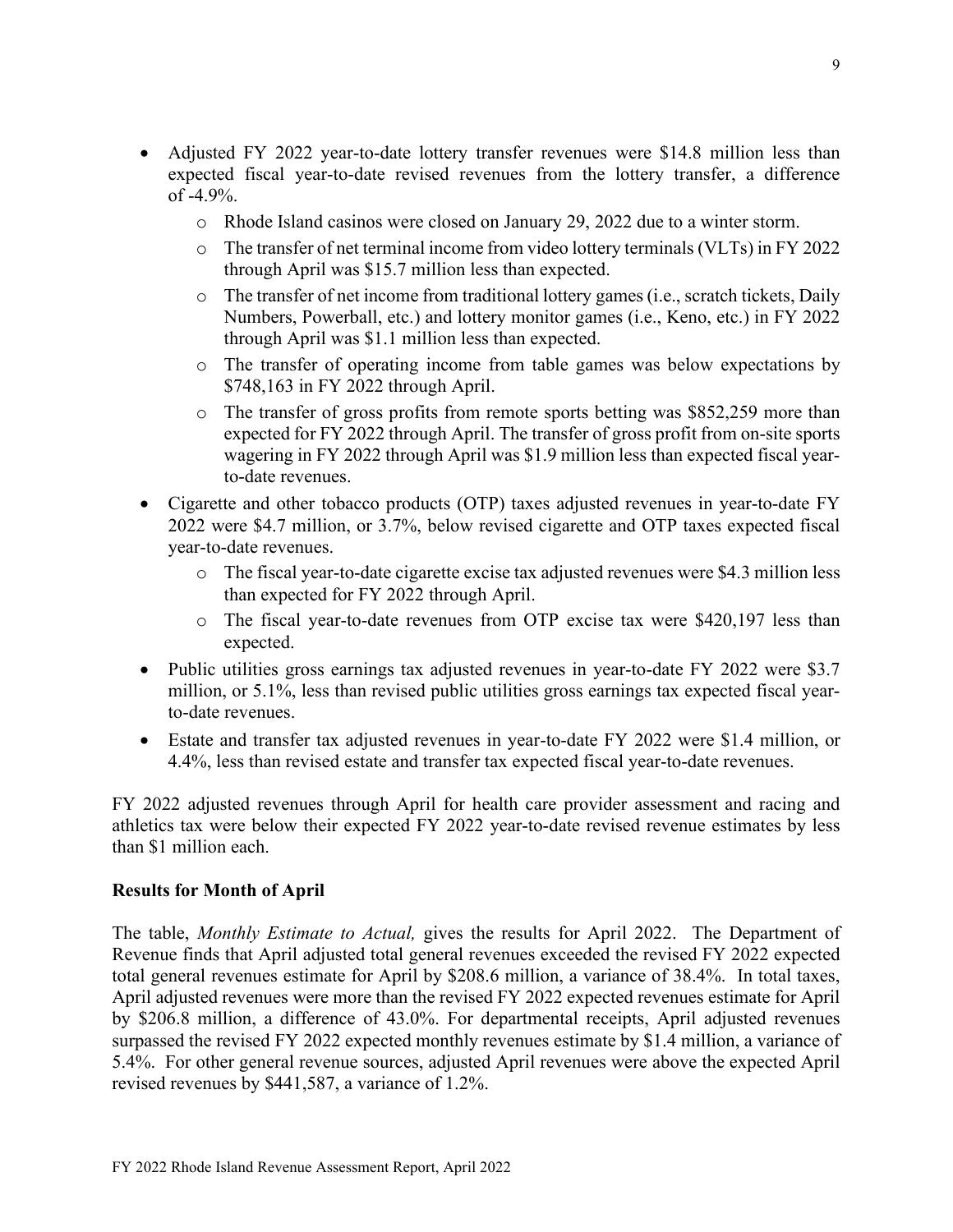Five revenue items had adjusted revenues in April that exceeded the FY 2022 expected monthly revised revenue estimates by more than \$1 million.

- Personal income tax adjusted revenues in April were \$154.4 million more than expected monthly personal income tax revenues, a variance of 62.9%.
	- o April adjusted personal income tax final payments revenues were \$148.0 million, or 78.1%, more than expected monthly personal income tax final payments revenues.
		- April adjusted personal income tax final payments revenues include \$21.6 million of personal income tax payments received from passthrough entities that were made on behalf of shareholders compared to an expected \$7.8 million.
		- April personal income tax final payments revenues include \$6,862 of reimbursed Historic Structures Tax Credits (HSTCs) versus an unknown amount of HSTC redemptions included in revised FY 2022 personal income tax final payments.
	- o Adjusted April personal income tax estimated payments revenues were \$9.4 million more than expected April personal income tax estimated payments, a variance of 28.9%.
	- o Adjusted April personal income tax withholding payments revenues were \$3.9 million more than the \$109.0 million of expected April personal income tax withholding payments, a variance of 3.6%.
	- o April adjusted personal income tax refunds and adjustments revenues were \$6.9 million more than expected monthly personal income tax refunds and adjustments revenues, a difference of 8.1%.
- Business corporation tax adjusted revenues in April were \$35.5 million, or 97.7%, more than expected monthly revenues.
- Adjusted April insurance company gross premiums tax revenues were \$11.8 million more than expected fiscal year-to-date insurance company gross premiums tax revised revenues, a difference of 36.6%.
	- o The April revenues from health insurers were \$7.0 million more than expected.
	- o The April gross premiums tax revenues from property, casualty, and life insurance companies were \$4.7 million more than expected.
- April sales and use tax adjusted revenues were \$10.0 million more than expected monthly sales and use tax revenues based on the revised estimate, a difference of 8.6%.
- Departmental receipts adjusted revenues were \$1.4 million, or 5.4%, more than expected monthly revenues.

April 2022 adjusted revenues for estate and transfer tax, lottery transfer, realty transfer tax, health care provider assessment, bank deposits tax, and racing and athletics tax were above the expected April revised revenue estimates by less than \$1 million each.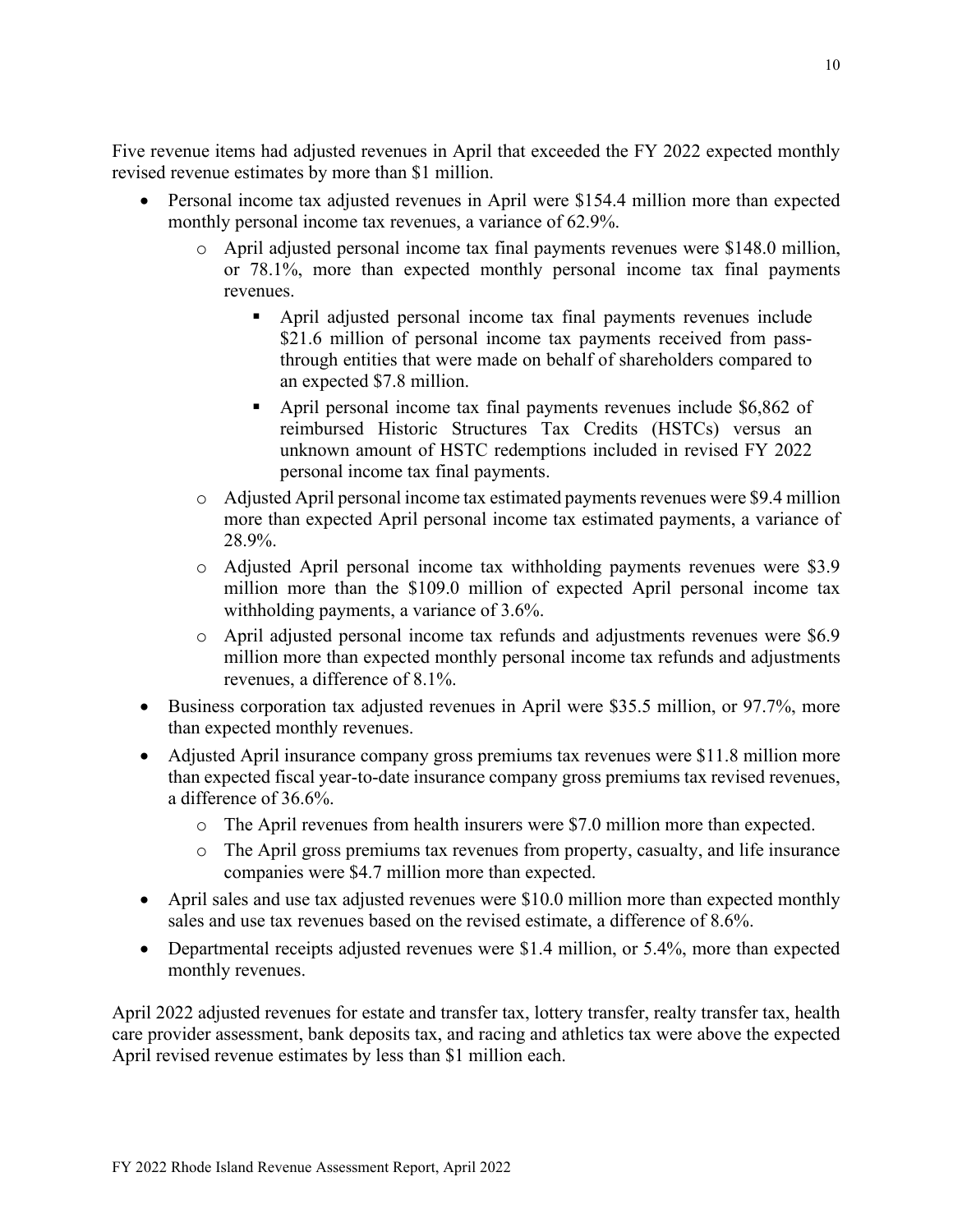On the negative side, three revenue items had adjusted revenues for April that fell short of the expected monthly revenue estimates based on the revised revenue estimates by \$1 million or more.

- April financial institutions tax adjusted revenues were less than the expected monthly financial institutions tax revised revenues by \$3.4 million, a difference of -58.4%.
- Cigarette and other tobacco products (OTP) taxes adjusted revenues in April were \$1.9 million, or 15.5%, below revised cigarette and OTP taxes expected monthly revenues.
	- o The monthly cigarette excise tax adjusted revenues were \$1.8 million less than expected in April.
	- o The monthly revenues from OTP excise tax were \$84,255 less than expected.
- April public utilities gross earnings tax adjusted revenues were less than the expected monthly public utilities gross earnings tax revised revenues by \$1.0 million, a difference of  $-4.6%$ .

April adjusted revenues for alcohol excise tax and motor vehicle license and registration fees were below their expected April revised revenue estimates by less than \$1 million each.

Centlemo Tellos

Guillermo L. Tello, Director Department of Revenue May 19, 2022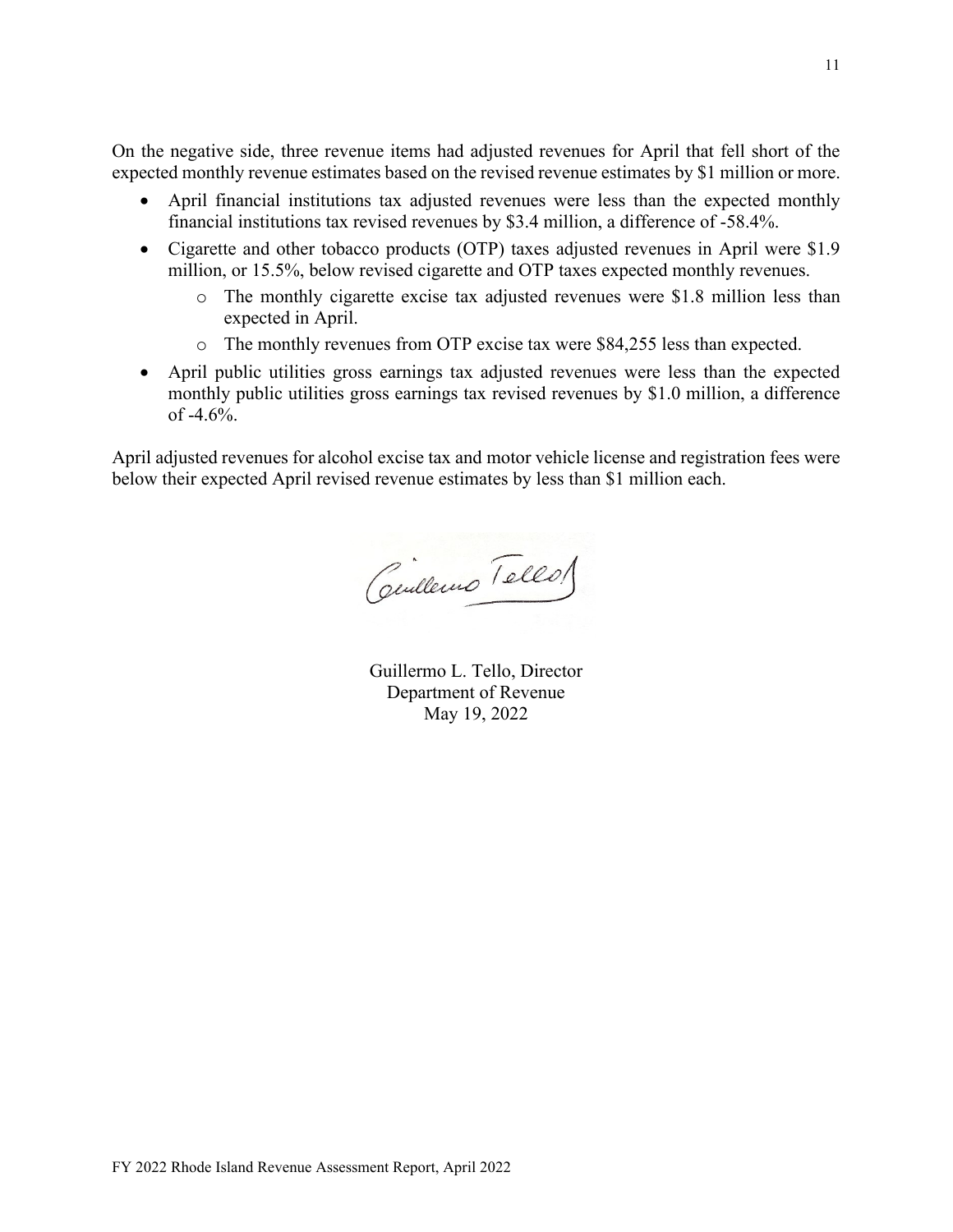## **II. Methodology Used to Estimate Expected Monthly and Year-to-Date FY 2022 Revenues**

To determine the expected monthly and fiscal year-to-date revenues for the fiscal year, ORA first calculated, for each revenue item and fiscal year, the percentage of total fiscal year revenues that each month in the fiscal year comprised. ORA then took the historical revenue data and used different weighting methods to calculate moving averages to find the method that preformed the "best" in predicting the monthly distribution of the historical data. The best method was determined by calculating the standard error for each weighting method.<sup>[1](#page-11-0)</sup> The weighting method that minimized the standard error for the revenue stream was selected. By undertaking this analysis, ORA was able to choose the weighting methodology that most accurately distributes total revenue over the months using history as a guide.

The methods tested included, but were not limited to: $2$ 

- A three-year moving average of the monthly share of total revenue, in which each year is weighted equally (i.e., 33⅓% per year).
- A five-year moving average of the monthly share of total revenue, in which each year is weighted equally (i.e., 20% per year).
- A five-year moving average of the monthly share of total revenue, in which each year is weighted using an exponentially decreasing order, with the most recent year  $(\alpha)$  weighted at 50%, followed by 25% for the second most recent year, 12.5% for the third most recent year, and 6.25% each for the fourth and fifth most recent years.
- Lastly, a five-year moving average of the monthly share of total revenue, in which the Microsoft Excel Solver add-in program was used to determine alpha  $(\alpha)$ , which is the weight for the most recent year. The calculation of alpha by Excel Solver was subject to the following constraints: Minimize the sum of squared errors; the value of  $\alpha$  must be greater than zero and less than one; and the weight of each year must be lower than the previous year's weight. The weights of the subsequent years were calculated according to the following equations:
	- o The weight of the second year =  $\alpha(1-\alpha)$ ;
	- o The weight of the third year =  $\alpha(1-\alpha)^2$ ;
	- $\circ$  The weight of the fourth year =  $\alpha(1-\alpha)^3$ ; and
	- o The weight of the fifth year =  $1-(\alpha + \alpha(1-\alpha)) + \alpha(1-\alpha)^2 + \alpha(1-\alpha)^3$ .

<span id="page-11-0"></span><sup>&</sup>lt;sup>1</sup> The standard error was measured as the root mean squared error (RMSE) of the weighting method divided by the average revenue value across all months of history. This statistic measures the average "miss" for each monthly prediction.

<span id="page-11-1"></span> $2^2$  A ten-year moving average, in which each year is weighted equally, was also tested for the estate and transfer tax.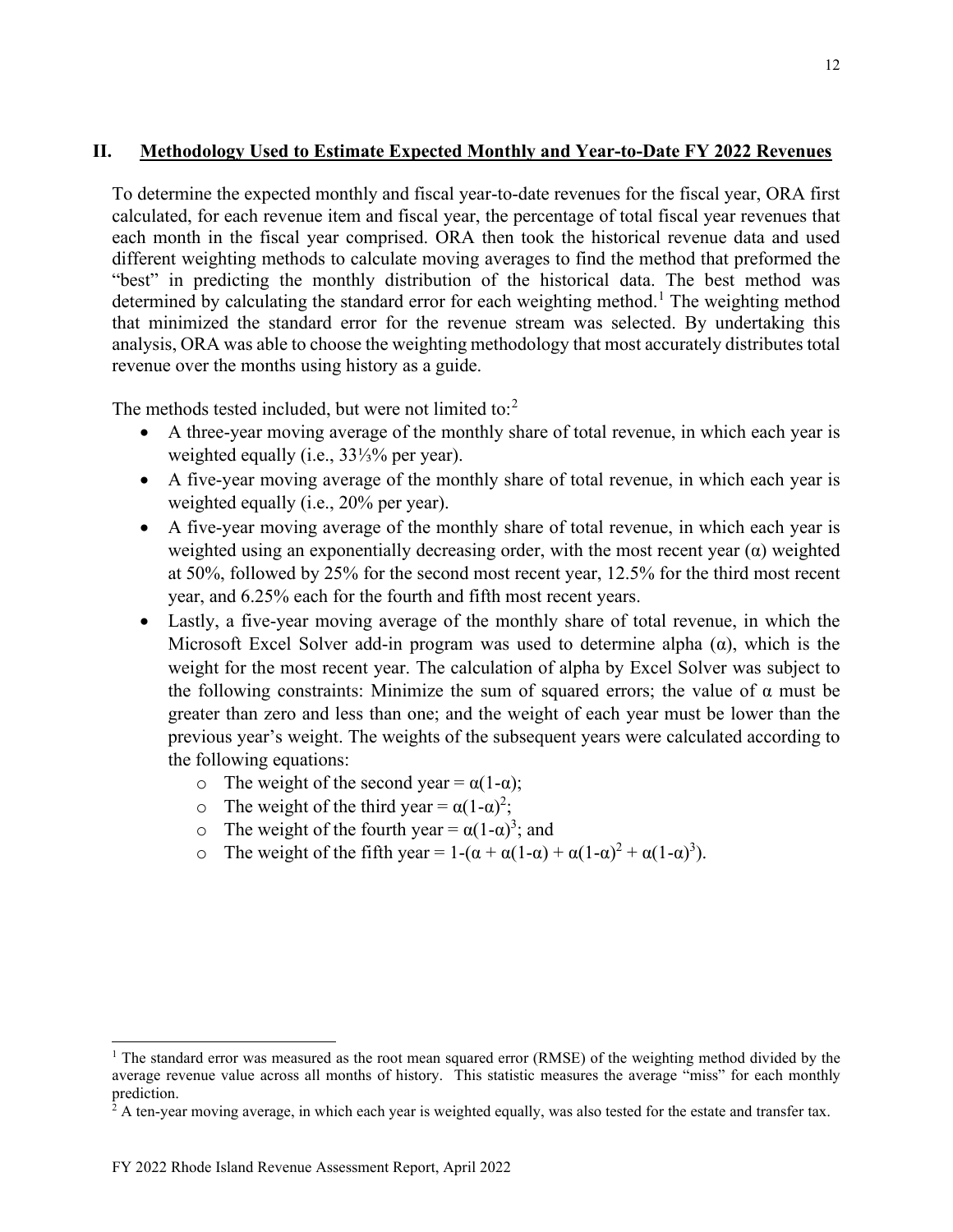| <b>Fiscal</b><br>Year | 3-year Moving<br>Average,<br>Equal<br>Weights | <b>5-year Moving</b><br>Average,<br>Equal<br>Weights | 10-year<br>Moving<br>Average,<br>Equal<br>Weights | <b>5-year Moving</b><br>Average,<br><b>Exponentially</b><br><b>Declining</b><br>Weights<br><b>Starting with</b><br>$\alpha = 50\%$ | <b>Solver</b><br>Determined $\alpha$ ,<br><b>Exponentially</b><br><b>Declining</b><br>Weights |
|-----------------------|-----------------------------------------------|------------------------------------------------------|---------------------------------------------------|------------------------------------------------------------------------------------------------------------------------------------|-----------------------------------------------------------------------------------------------|
| 2021                  | $33\frac{1}{3}\%$                             | 20%                                                  | 10%                                               | 50%                                                                                                                                | $\alpha$                                                                                      |
| 2020                  | $33\frac{1}{3}\%$                             | 20%                                                  | 10%                                               | 25%                                                                                                                                | $\alpha(1-\alpha)$                                                                            |
| 2019                  | $33\frac{1}{3}\%$                             | 20%                                                  | 10%                                               | 12.5%                                                                                                                              | $\alpha(1-\alpha)^2$                                                                          |
| 2018                  | n/a                                           | 20%                                                  | 10%                                               | 6.25%                                                                                                                              | $\alpha(1-\alpha)^3$                                                                          |
| 2017                  | n/a                                           | 20%                                                  | 10%                                               | 6.25%                                                                                                                              | 1-sum of others                                                                               |
| 2016                  | n/a                                           | n/a                                                  | 10%                                               | n/a                                                                                                                                | n/a                                                                                           |
| 2015                  | n/a                                           | n/a                                                  | 10%                                               | n/a                                                                                                                                | n/a                                                                                           |
| 2014                  | n/a                                           | n/a                                                  | 10%                                               | n/a                                                                                                                                | n/a                                                                                           |
| 2013                  | n/a                                           | n/a                                                  | 10%                                               | n/a                                                                                                                                | n/a                                                                                           |
| 2012                  | n/a                                           | n/a                                                  | 10%                                               | n/a                                                                                                                                | n/a                                                                                           |

A table depicting the weights used in each method tested is below:

After testing, the best fit models for each revenue item were determined as follows:

| <b>Best Fit Model</b>                            | <b>Revenue Items</b>                          |
|--------------------------------------------------|-----------------------------------------------|
| 3-Year Moving Average Equal Weight               | Sales and Use Tax                             |
| 5-Year Moving Average Equal Weight               | Personal Income Tax                           |
|                                                  | <b>Estimated Payments</b> ; Final Payments    |
|                                                  | <b>Financial Institutions Tax</b>             |
|                                                  | <b>Health Care Provider Assessment</b>        |
|                                                  | Motor Vehicle License Fees                    |
|                                                  | Cigarette Excise Tax                          |
|                                                  | Racing and Athletics Tax                      |
|                                                  | Lottery Transfer                              |
| 5-Year Moving Average Exponentially              | Personal Income Tax                           |
| Declining Weights ( $\alpha$ = 50%)              | Withholding Payments; Refunds and Adjustments |
|                                                  | <b>Bank Deposits Tax</b>                      |
|                                                  | Other Tobacco Products Excise Tax             |
|                                                  | Alcohol Excise Tax                            |
|                                                  | <b>Realty Transfer Tax</b>                    |
|                                                  | Departmental Receipts                         |
| 5-Year Moving Average Exponentially              | <b>Business Corporation Tax</b>               |
| Declining Weights ( $\alpha$ determined by Excel | Public Utilities Gross Earnings Tax           |
| Solver)                                          | <b>Insurance Company Gross Premiums Taxes</b> |
| 10-Year Moving Average Equal Weight              | <b>Estate and Transfer Tax</b>                |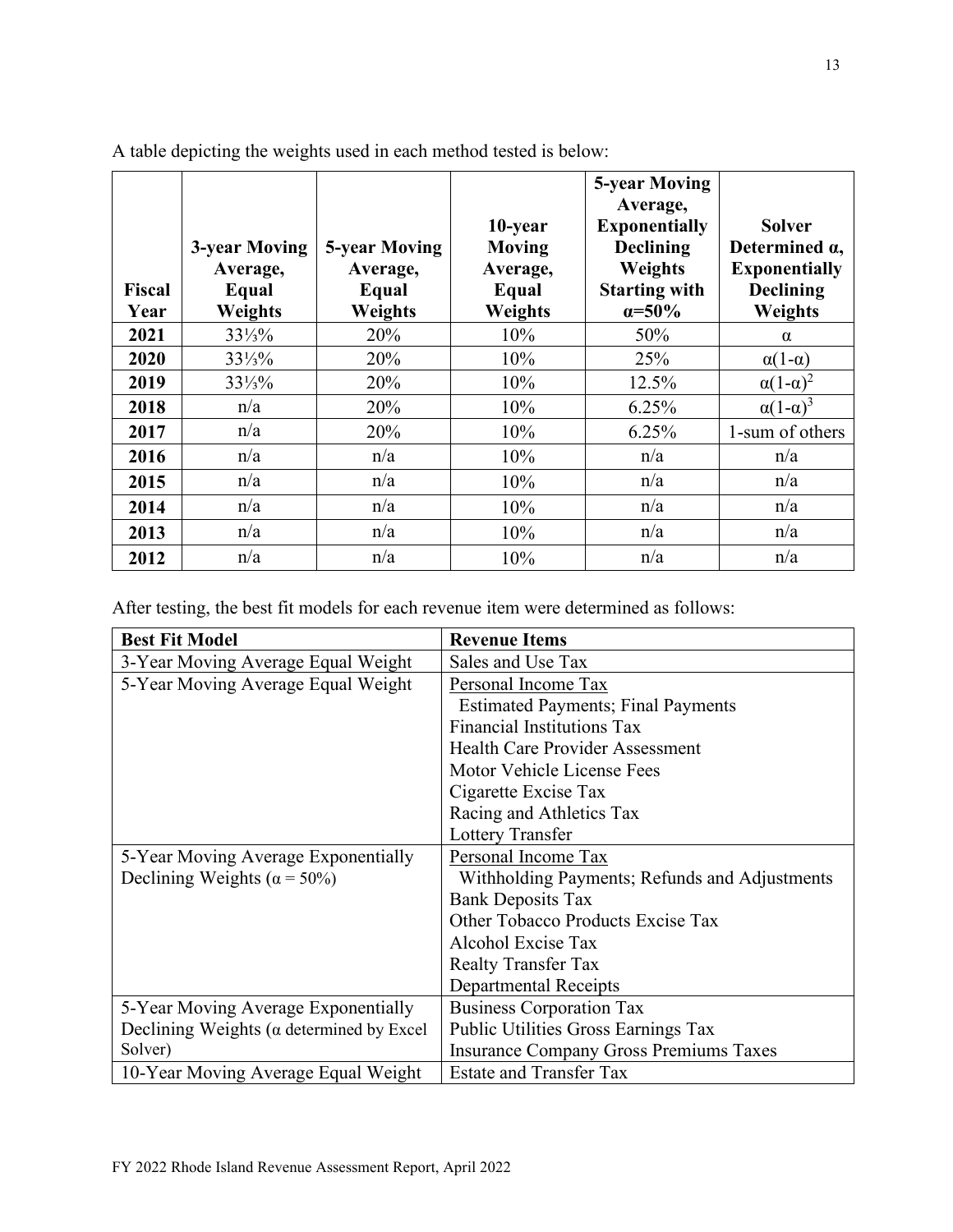ORA then applied the weights associated with the best fit model for each revenue item to the percentage of adjusted revenues that occurred in a given month over the previous five fiscal years, except for estate and transfer taxes for which the previous ten fiscal years were used.<sup>[3](#page-13-0)</sup> The results were added to obtain a single monthly percentage of expected revenue. These percentages were then applied to the revised FY 2022 revenue estimate for each revenue item. For the fiscal yearto-date estimates, the monthly percentages were summed and then applied to the revised FY 2022 revenue estimate for each revenue item.

For FY 2022 monthly and fiscal year-to-date expected personal income tax final payment revenues, the expected revenues were determined using the above methodology for all revenues except for the pass-through entity payments. ORA then added the estimated pass-through entity payments to realized personal income tax final payments to yield adjusted personal income tax final payments revenues. The adjusted personal income tax final payments are then compared to the revised FY 2022 personal income tax final payments expected revenues, which include estimated pass-through entity payments.

## *Adjustments Due to the November 2021 Revenue Estimating Conference*

After the November REC, ORA sets expected revenues equal to adjusted revenues for the months of July through October, including all adjustments and reimbursements of redeemed tax credits, acknowledging that the revised revenue estimates adopted at the November REC are based on actual revenues through October. ORA then subtracts the actual revenues from the revised November 2021 REC estimates for FY 2022 to determine the amount of the remaining revised estimate that will be realized in November through June. ORA takes the monthly percentage noted above and divides it by the sum of the monthly percentages for November through June. This percentage is then multiplied by the amount of remaining revised estimate to yield the monthly expected revenues. Fiscal year-to-date expected revenues are then determined by summing the modified monthly percentages and applying this sum to the remaining revised estimate. For controlled substances and other miscellaneous revenues, the actual monthly and fiscal year-to-date revenues are used in place of an estimate due to the discrete and unpredictable nature in the timing of these receipts.

Table A provides the average percentages used to determine expected monthly and fiscal year-todate revenues for April. Monthly and fiscal year-to-date average percentages were determined as noted above.

<span id="page-13-0"></span><sup>&</sup>lt;sup>3</sup> The previous five fiscal years are FY 2017 through FY 2021, and the previous ten fiscal years are FY 2012 through FY 2021.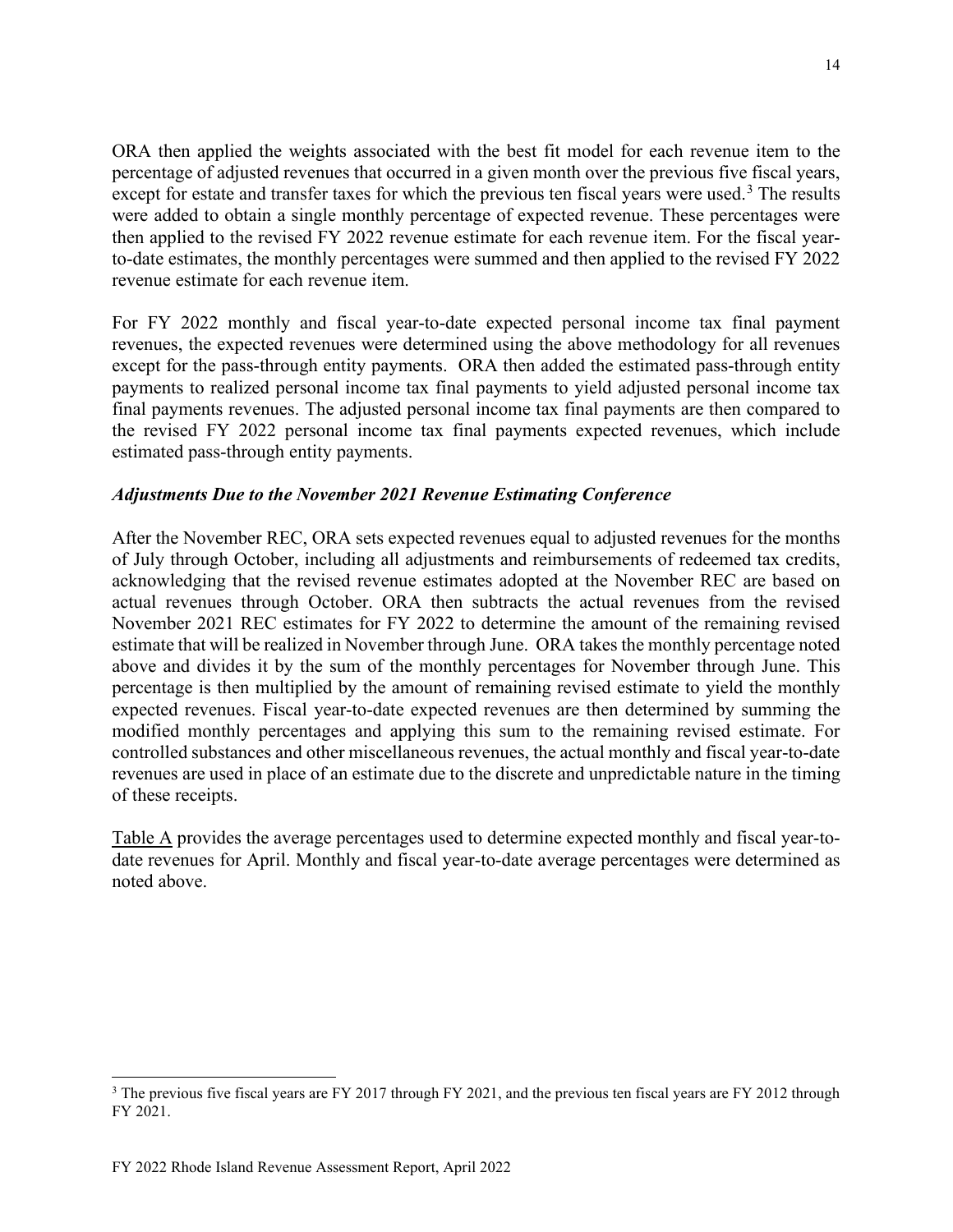| Table A. Aggregate Revenue Allocation Percentages by Month and Fiscal Year-to-Date |                         |          |                            |                         |            |  |  |  |
|------------------------------------------------------------------------------------|-------------------------|----------|----------------------------|-------------------------|------------|--|--|--|
|                                                                                    | <b>Percent Received</b> |          |                            | <b>Percent Received</b> |            |  |  |  |
| <b>Revenue Item</b>                                                                | YTD<br>Apr.             |          | <b>Revenue Item</b>        | Apr.                    | <b>YTD</b> |  |  |  |
| Personal Income Taxes                                                              |                         |          | Sales and Use Taxes        | 8.2 %                   | 83.3 %     |  |  |  |
| <b>Estimated Payments</b>                                                          | $12.2\%$                | 79.5 %   | Motor Vehicles Fees        | $8.7\%$                 | 89.6 %     |  |  |  |
| <b>Final Payments</b>                                                              | 48.2 %                  | $91.6\%$ | Cigarettes Taxes           | 7.8%                    | 82.2 %     |  |  |  |
| <b>Withholding Payments</b>                                                        | $8.0\%$                 | 83.3 %   | Alcohol Excise Taxes       | $9.0\%$                 | 81.9%      |  |  |  |
| Refunds/Adjustments                                                                | $20.7\%$                | $80.6\%$ | <b>Estate and Transfer</b> | $6.4\%$                 | 85.9%      |  |  |  |
| <b>Business Corporation Taxes</b>                                                  | $20.9\%$                | 81.0%    | Racing and Athletics       | $7.2\%$                 | 82.4 %     |  |  |  |
| Utilities Gross Earnings Taxes                                                     | 23.3 %                  | 76.4 %   | <b>Realty Transfer</b>     | $7.2\%$                 | $84.5\%$   |  |  |  |
| <b>Financial Institutions Taxes</b>                                                | 29.5 %                  | 66.2 %   | Departmental Receipts      | $10.1\%$                | 78.9%      |  |  |  |
| Insurance Co. Gross Premiums                                                       | $24.1\%$                | 76.8%    | Lottery Transfer           | $9.2\%$                 | 76.2 %     |  |  |  |
| <b>Bank Deposits</b>                                                               | $21.1\%$                | 70.0%    | Other Misc. Revenues       | n/a                     | n/a        |  |  |  |
| <b>Health Care Provider Assessment</b>                                             | 8.3 %                   | 83.2 %   | <b>Unclaimed Property</b>  | $0.0\%$                 | $0.0\%$    |  |  |  |

The health care provider assessment consists of an assessment on nursing homes. Motor vehicle license and registration fees are comprised of fees paid to issue updated or duplicate operators' licenses. Racing and athletics taxes consist of a tax on wagers placed on out-of-state greyhound and horse races that are broadcast to Rhode Island via closed circuit television. The "Percent Received" for monthly and year-to-date departmental receipts is calculated excluding hospital licensing fee revenues, which are large and generally made only once in the fiscal year. The lottery transfer does not begin in a given fiscal year until August, and fiscal year-to-date percentages reflect gaming activity from July through the prior month, while monthly percentages reflect the prior month's gaming activity. The unclaimed property transfer occurs only in June of each fiscal year.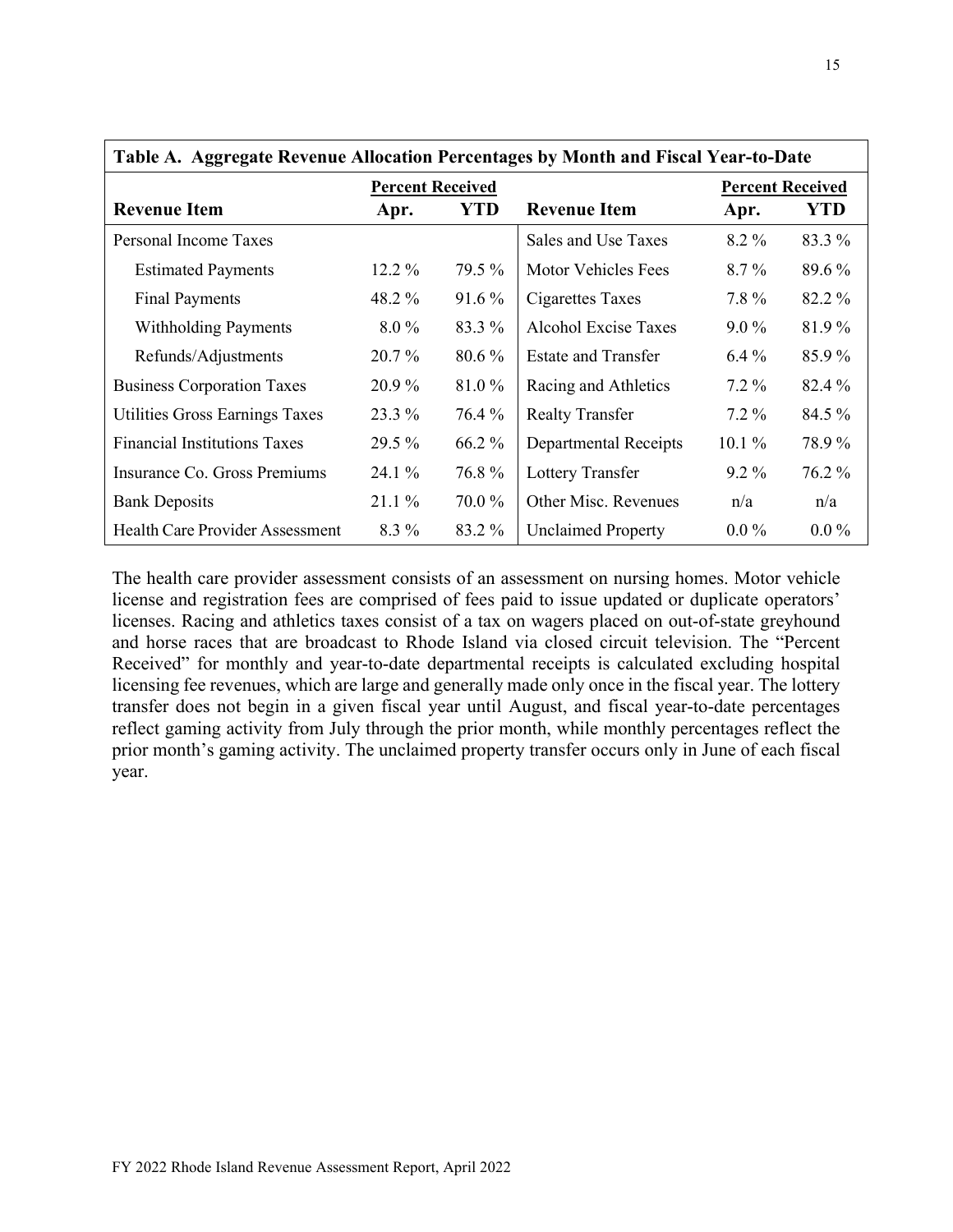| Table B. FY 2022 Revised Revenue Estimates by Major Revenue Item                              |                                           |                                    |                                           |  |  |  |  |
|-----------------------------------------------------------------------------------------------|-------------------------------------------|------------------------------------|-------------------------------------------|--|--|--|--|
| <b>Revenue Item</b>                                                                           | <b>Revised FY 2022</b><br><b>Estimate</b> | <b>Revenue Item</b>                | <b>Revised FY 2022</b><br><b>Estimate</b> |  |  |  |  |
| Personal Income Taxes                                                                         |                                           | Sales and Use Taxes                | \$1,432,000,000                           |  |  |  |  |
| <b>Estimated Payments</b>                                                                     | 275,000,000<br>S.                         | Motor Vehicles Fees                | 1,000,000                                 |  |  |  |  |
| Final Payments <sup>a</sup>                                                                   | 404,000,000                               | Cigarettes Taxes                   | 153,800,000                               |  |  |  |  |
| <b>Withholding Payments</b>                                                                   | 1,375,900,000                             | Alcohol Excise Taxes               | 23,200,000                                |  |  |  |  |
| Refunds/Adjustments                                                                           | (415,300,000)                             | <b>Estate and Transfer</b>         | 39,800,000                                |  |  |  |  |
| Business Corporation Taxes b                                                                  | 209,900,000                               | Racing and Athletics               | 500,000                                   |  |  |  |  |
| <b>Public Utilities Gross Earnings</b>                                                        | 94,300,000                                | <b>Realty Transfer</b>             | 20,500,000                                |  |  |  |  |
| <b>Financial Institutions Taxes</b>                                                           | 35,700,000                                | Departmental Receipts <sup>c</sup> | 419,200,000                               |  |  |  |  |
| Insurance Co. Gross Premiums                                                                  | 137,500,000                               | Lottery                            | 393,300,000                               |  |  |  |  |
| <b>Bank Deposits</b>                                                                          | 3,800,000                                 | Other Misc. Revenues               | 11,300,000                                |  |  |  |  |
| <b>Health Care Provider Assessment</b>                                                        | 37,200,000                                | <b>Unclaimed Property</b>          | 14,700,000                                |  |  |  |  |
| \$4,684,300,000<br><b>Total General Revenues *</b>                                            |                                           |                                    |                                           |  |  |  |  |
| * Total general revenues estimate includes a personal income tax net accrual of \$17,000,000. |                                           |                                    |                                           |  |  |  |  |

The revised FY 2022 estimates by revenue item as adopted at the November 2021 REC are as follows:

#### *Additional Footnotes to Table B:*

<sup>a</sup> Personal income tax final payments revised revenue estimate includes a revised estimate of \$120 million of estimated pass-through entity payments. Personal income tax final payments were modified by adding in the estimated pass-through entity payments as allocated by the percentage received in each month in FY 2021 separately from the estimated revenues from all other personal income tax final payments.

Final payments also include a revised estimate of \$14,885,051 for the impact of taxing Paycheck Protection Program (PPP) loans greater than \$250,000 that were or will be forgiven in TY 2021. Also included is the revenue impact of  $\frac{27}{707}$  from exempting refunds from the Wavemaker Fellowship Program from state personal income tax. The revenue impacts from PPP loan forgiveness and the Wavemaker exemption are expected to be realized during the months of January through June 2022.

ORA will assess adjusted November through December personal income tax final payments revenue flows less pass-through entity payments against "base" personal income tax final payments revenues of \$269,117,656. ORA will assess adjusted January through June personal income tax final payments revenue flows less pass-through entity payments against "base" personal income tax final payments revenues of \$284,000,000.

<sup>b</sup> Business corporation tax revenue estimate includes a revised estimate of \$32,921,369 for the impact of taxing Paycheck Protection Program (PPP) loans greater than \$250,000 that were or will be forgiven in TY 2021, which is expected to impact revenues in December through June.

ORA will assess adjusted November business corporation tax revenue flows against "base" business corporation tax revenues of \$176,978,631 and December through June business corporation revenue flows against "base" business corporation tax revenues of \$209,900,000.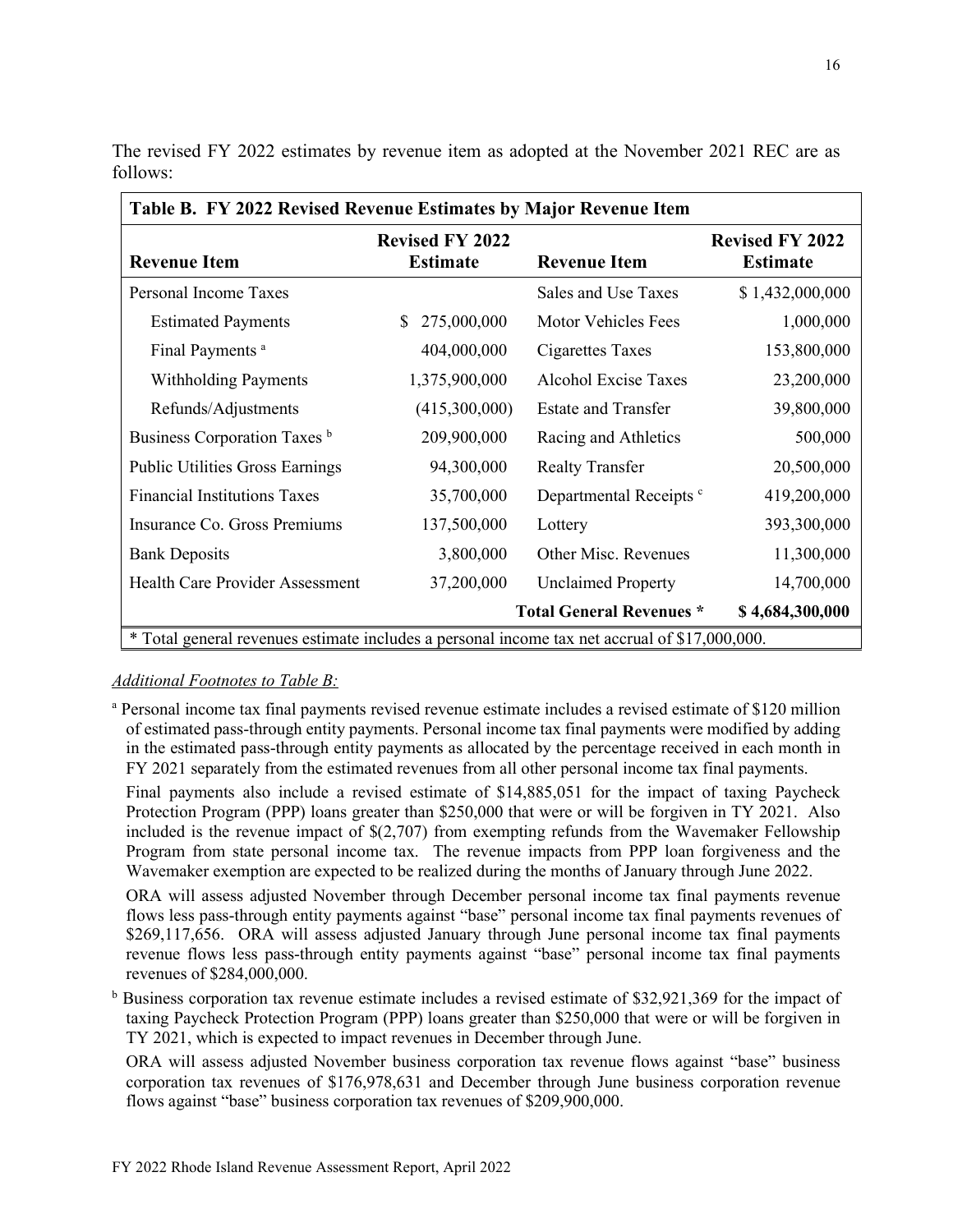<sup>c</sup> Departmental receipts revenues estimate includes hospital licensing fee revenues of \$170,246,830. These revenues will be booked as a receivable in June. Also included in the departmental receipts revised revenue estimate is \$946,892 from the increase in the pesticide registration fee, \$90,000 from the expansion of eligibility for engineer licensing, and \$(3,440,000) from the delay in motor vehicle license plate reissuance. These enacted changes included in the revised revenues estimate are expected to impact revenues during the period of July 2021 through June 2022. The principles of the November 2021 REC removed from the departmental receipts revenues estimate \$2,715,925 from the increase in the sales representative license fee for broker dealers, \$366,300 from the imposition of a new licensing fee on marine shellfish processors as these amounts are not expected to be received in FY 2022.

A restructuring of work release fees is expected to increase departmental receipts revenues by \$18,880 during the months of August 2021 through June 2022. An increase in Misquamicut beach fees is expected to have a revenue impact of \$595,372 during the months of August through September 2021 and June 2022. Additionally, there is an estimated revenue impact of \$100,000 from the transfer of CDL road test fees to the Division of Motor Vehicles and \$(341,620) from the elimination of sales tax permit fees. Both items are expected to impact departmental receipts revenues during the months of January through June 2022. Finally, the increase in Coastal Resources Management Council fines revenue impact of \$15,000 is expected to impact revenues during the months of March through June 2022.

ORA will assess adjusted October through December departmental receipts revenue flows against "base" departmental receipts revenues of \$248,584,418, January through February departmental receipts revenue flows against "base" departmental receipts revenues of \$248,342,798, March through May departmental receipts revenue flows against "base" departmental receipts revenues of \$248,357,798, and June departmental receipts revenue flows against "base" departmental receipts revenues of \$248,953,170.

## **III. Law Changes Enacted in the 2021 Session That Impact General Revenues**

In the 2021 session, the General Assembly enacted several changes to the state's general laws that impact general revenues that were included in the estimates adopted at the November 2021 REC. These changes can be categorized as follows: (1) changes that reclassify revenues that were previously not considered to be general revenues to general revenues and (2) changes that impact FY 2022 general revenues that will be realized through monthly revenue flows. The changes in state law that impact monthly revenue flows will generally exhibit seasonality in the receipt of the revenue. The Office of Revenue Analysis (ORA) attempts to model the seasonality in such revenue flows in order to better align the expected receipt of revenues with the actual receipt of revenues. A more specific discussion of these items is provided below.

#### *Revenue Changes That Reclassify General Revenues*

#### Departmental Receipts

The 2021 General Assembly approved of the transfer of the Commercial Driver's License (CDL) road test program from the Community College of Rhode Island (CCRI) to the Department of Revenue, Division of Motor Vehicles (DMV). This transfer takes effect on January 1, 2022 and reclassifies restricted receipts revenues from when CCRI administered the program to general revenues when DMV administers the program. The projected revenue impact of \$100,000 is expected to occur evenly in the period of January 2022 through June 2022 and was included in the revised FY 2022 estimate of departmental receipts adopted at the November 2021 REC.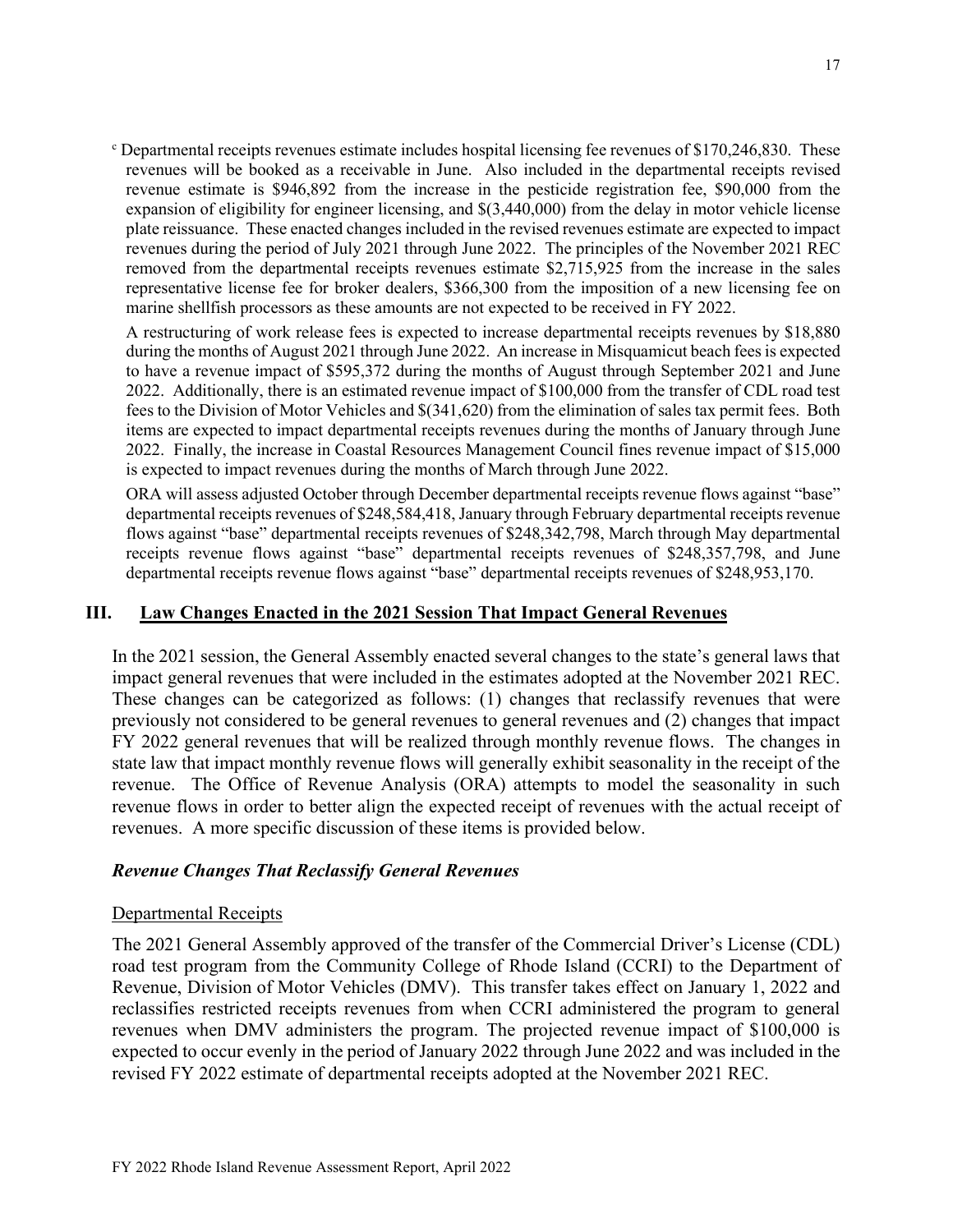## *Revenue Changes That Will Be Realized Through Monthly Revenue Flows*

## Personal Income Tax Final Payments

The 2021 General Assembly enacted legislation adding a new modification increasing a taxpayer's federal adjusted gross income (AGI) for the calculation of the Rhode Island personal income tax. This modification adds to federal AGI any amount of Paycheck Protection Program (PPP) loan forgiveness greater than \$250,000 received in TY 2021. For FY 2022, the impact of this change was revised up by the principles of the November 2021 REC from \$14,368,622 to \$14,885,051.

Additionally, there is an estimated revenue impact of \$(2,707) from the exemption from Rhode Island personal income tax of any refunds issued under the Stay Invested in RI Wavemaker Fellowship tax credit program, which was included in the November 2021 REC revised estimate for personal income tax.<sup>[4](#page-17-0)</sup> This change is applicable to tax years beginning on or after January 1, 2021.

The revenue impacts from these two legislative changes are expected to be realized in the period from January 2022 through June 2022, but primarily in the months of March and April.

## Business Corporation Tax

The 2021 General Assembly passed legislation adding to the amount of net income for the purposes of calculating the business corporation tax any amount of PPP loan forgiveness greater than \$250,000 received in TY 2021. For FY 2022, the impact of this change was revised up by the principles of the November 2021 REC from \$31,809,821 to \$32,921,369. The revenue impacts from this legislative change are expected to be realized in the period from December 2021 through June 2022.

## Insurance Company Gross Premiums Tax

The 2021 General Assembly enacted initiatives that will impact the monthly revenue flows for insurance company gross premiums tax for health insurers and were included in the revised FY 2022 estimate of insurance company gross premiums tax revenues adopted at the November 2021 REC. An initiative to offer improved long-term care options via the Medicaid Long-Term Services and Supports (LTSS) system is expected to increase insurance company gross premiums tax revenues by \$97,386. This initiative includes the Governor's recommended changes to expand home and community-based services to delay entry into a nursing home. It includes rate increases for assisted living and shared living services, specialized residential placements, and home care services. This initiative has an effective date of July 1, 2021, and the increased revenues from it are expected to be realized in accordance with the monthly flow of all other insurance company gross premiums taxes paid by health insurers.

Additionally, an initiative to offer perinatal doula services through Medicaid is expected to increase insurance company gross premiums tax revenues by \$9,560. This initiative is also effective July 1, 2021, and the revenues generated by the initiative are expected to be realized in

<span id="page-17-0"></span><sup>4</sup> For details on the Stay Invested in RI Wavemaker Fellowship see R.I. Gen. Laws Chapter 42-64.26.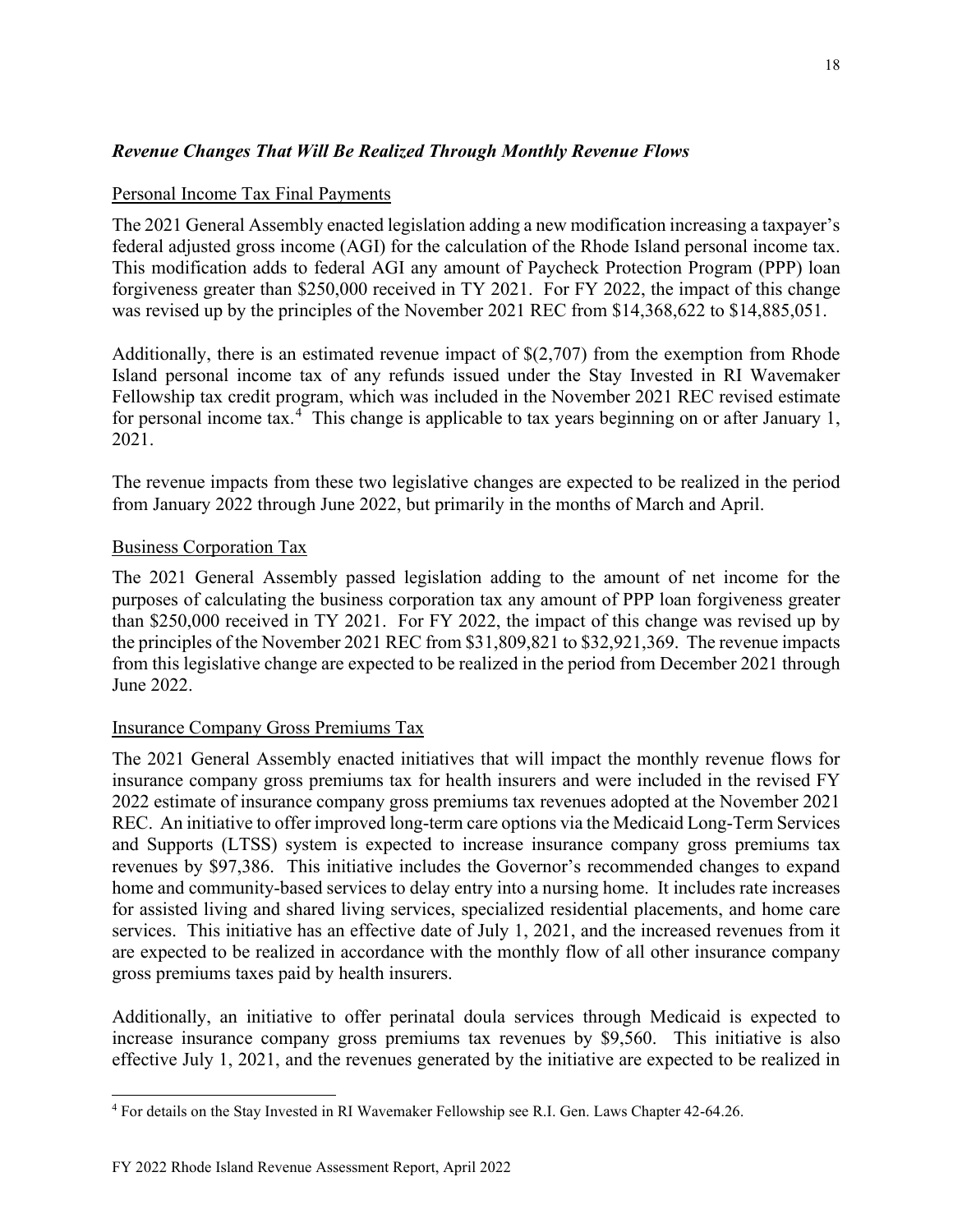accordance with the monthly flow of revenues of all other insurance company gross premiums taxes paid by health insurers.

Effective October 1, 2021 is the imposition of a nursing home minimum staffing requirement, which has an expected revenue increase of \$3,769 in insurance company gross premiums tax paid by health insurers. The projected revenue increase from this proposal is expected to be realized in the period of October 2021 through June 2022 in accordance with the monthly flow of revenues of all other insurance company gross premiums taxes paid by health insurers during this period.

#### Health Care Provider Assessment

The LTSS system initiative noted under insurance company gross premiums tax is projected to decrease health care provider assessment revenues by \$196,534, which was included in the revised FY 2022 estimate of health care provider assessment revenues adopted at the November 2021 REC. The initiative has an effective date of July 1, 2021, and the decreased revenues are expected to be realized in accordance with the monthly flow of health care provider assessment revenues.

The nursing home minimum staffing requirement noted under the insurance company gross premiums tax is projected to increase health care provider assessment revenues by \$72,552 and was included in the revised FY 2022 estimate of health care provider assessment revenues adopted at the November 2021 REC. This requirement takes effect on October 1, 2021, and the revenue impact from this initiative is expected to be realized in the October 2021 through June 2022 period in the same manner as all other health care provider assessment revenues.

The 2021 General Assembly also enacted the authorization for Medicaid reimbursement for services provided by community health workers. This initiative was included in the revised estimate of health care provider assessment revenues adopted at the November 2021 REC and is projected to increase health care provider assessment revenues by \$53,194. The authorization for this reimbursement is effective October 1, 2021, and the revenue impact is expected to be realized in the period of October 2021 through June 2022 in accordance with the receipts of all other health care provider assessment revenues.

## Realty Transfer Tax

Legislation was enacted in the 2021 session that created an affordable housing development exemption from the realty transfer tax for real estate transactions or transfers of acquired real estate companies that were either financed by federal low incoming housing tax credits or were completed by non-profit entities or entities owned by a non-profit entity exempt from tax under §  $501(c)(3)$  of the Internal Revenue Code provided that the development falls under a qualifying affordable housing program. Realty transfer tax revenues are projected to be reduced under this initiative by \$30,194, which was included in the realty transfer tax revenues estimate adopted at the November 2021 REC. The legislative change is effective July 1, 2021, and the revenue impact is expected to be realized in accordance with the monthly flow of all other realty transfer tax revenues.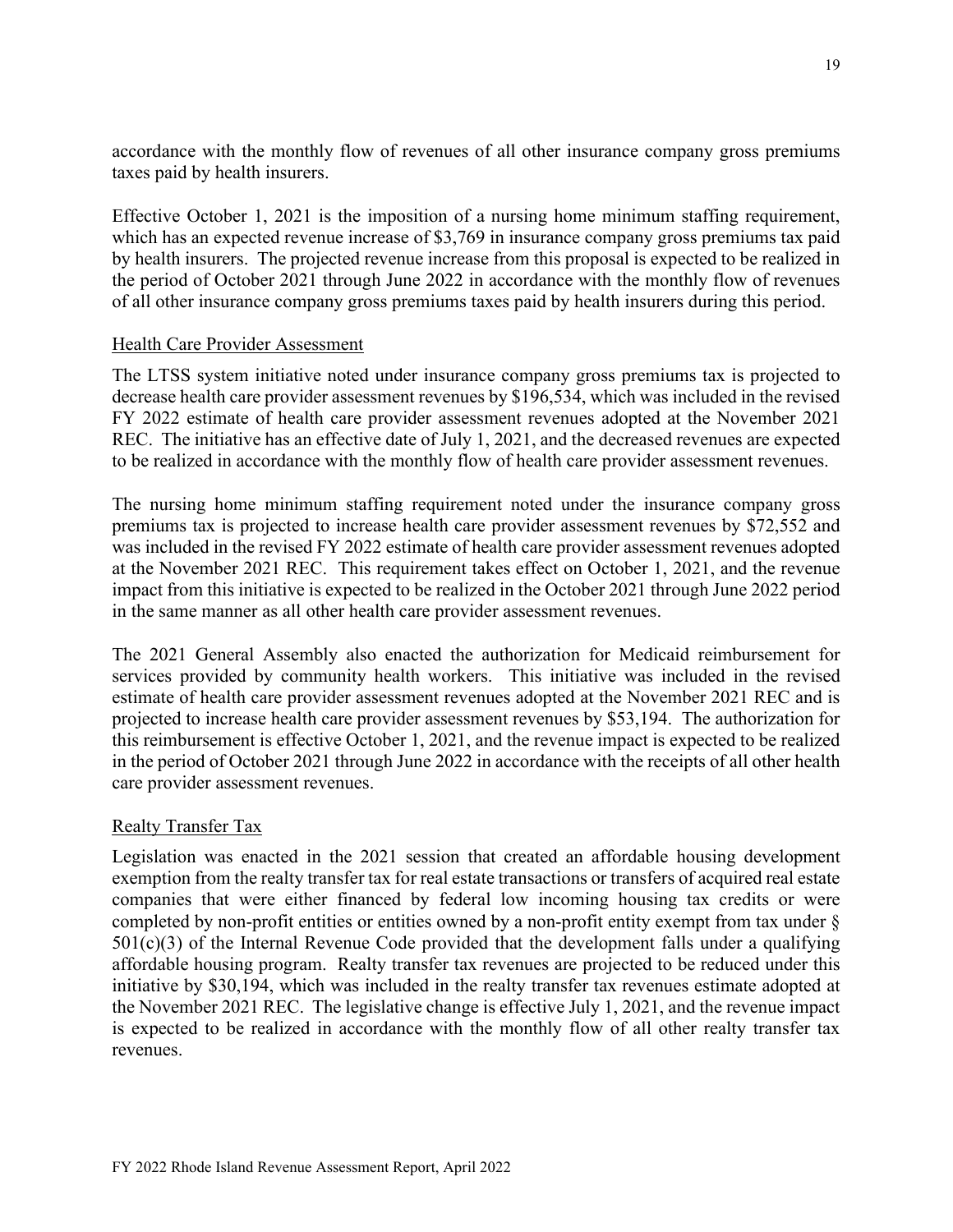It should be noted that the 2021 General Assembly passed legislation that imposes an additional \$2.30 tax for each \$500 value, or fractional part thereof, above \$800,000 that is paid for the purchase of property or the interest in an acquired real estate company. The amount of additional realty transfer tax collected from this surcharge will be deposited in the Housing Production Fund, a restricted receipt account. Thus, there is no impact on general revenues from this legislative change.

## Departmental Receipts

The 2021 General Assembly passed legislation enacting several law changes that impact the FY 2022 revenue flows for departmental receipts. The revenue impacts noted below were included in the revised FY 2022 estimate for departmental receipts adopted at the November 2021 REC.

Technical changes to the credentialing and licensure requirements for professional engineers and the creation of an engineering technologists license were enacted in the 2021 session. These changes are projected to increase departmental receipts by \$90,000 in FY 2022.

Also, during the 2021 session, legislation was enacted to increase the pesticide registration fee by \$100 and the commercial fertilizer registration fee by \$28, both as of July 1, 2021. The anticipated revenue increase from these two registration fee increases is \$946,892.

The 2021 General Assembly enacted legislation that delays the reissuance of the state's standard motor vehicle license plate (the "Wave" plate) until July 1, 2022. The estimated revenue impact of this delay in motor vehicle plate reissuance is \$(3,440,000). The revenue impacts from each of the above departmental receipts legislative changes are expected to be realized during the period of July 2021 through June 2022 in the same manner as the already existing fees in the case of an increase in existing fees or in accordance with the flow of aggregate departmental receipts revenues in the case of new initiatives.

Additionally, during the 2021 session the General Assembly approved the Governor's proposal to restructure the work release fees for participation in the work release program for incarcerated individuals, effective July 1, 2021. This enacted change is projected to increase departmental receipts by \$18,880 in the period between August 2021 and June 2022.

The 2021 General Assembly also approved the Governor's proposal to increase beach fees at Misquamicut State Beach, effective July 1, 2021. The projected revenue impact of \$595,372 is anticipated to be realized in the months of August and September 2021 and June 2022.

Effective July 1, 2021, the maximum fines and penalties that can be assessed by the Coastal Resources Management Council (CRMC) increased from \$2,500 to \$10,000. The revenue impact from this change of \$15,000 is expected to be realized in the months of March 2022 through June 2022.

The 2021 General Assembly approved the Governor's proposal to eliminate the \$10 administrative fee for the issuance of sales tax permits by the Department of Revenue. The elimination of this